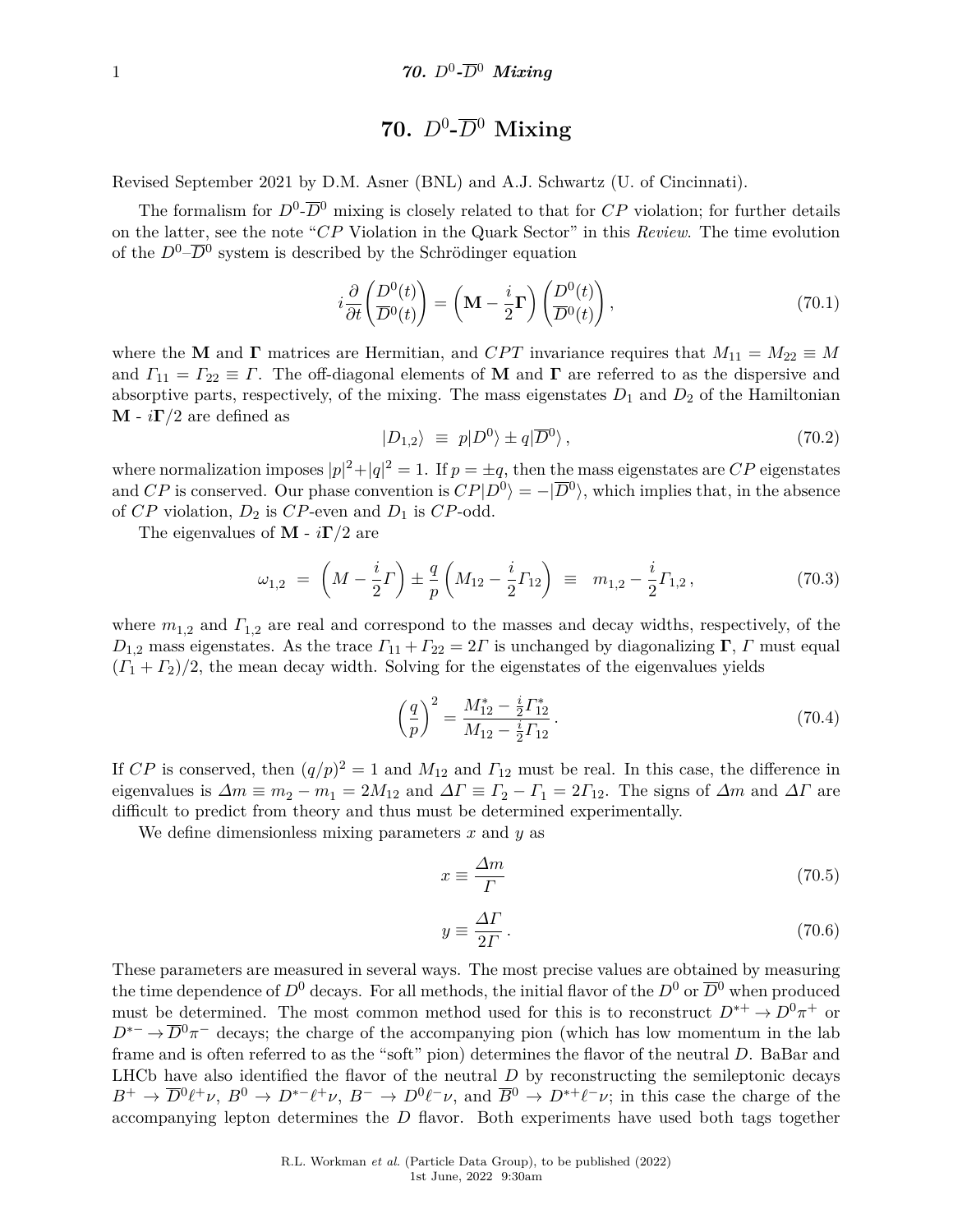to select "double-tagged"  $B \to D^{*\pm} \ell^{\mp} \nu$ ,  $D^{*\pm} \to (D^0, \overline{D}{}^0) \pi^{\pm}$  decays, which have especially high purity. At  $e^+e^-$  collider experiments such as Belle, BaBar, and BESIII, the *D* flavor can also be determined by fully reconstructing a flavor-specific *D* decay on the "opposite side" of an event, i.e., recoiling against the signal-side *D* decay.

At BESIII, where  $D\overline{D}$  pairs are produced near their threshold via  $e^+e^- \to \psi(3770) \to D^0\overline{D}^0$ , there is relatively little background and the purity of opposite-side tagging is equivalent to that achieved using *D*∗± decays. However, BESIII operates at a symmetric *e* +*e* <sup>−</sup> collider, and the *DD* pairs are produced almost at rest in the lab frame. As a consequence, the *D*'s do not travel any appreciable distance before decaying, and time-dependent analyses are not possible. To overcome this, measurements of mixing at BESIII utilize the quantum coherence of the initial  $\psi(3770) \rightarrow$  $D^0\overline{D}^0$  state and time-integrated measurements [\[1–](#page-13-0)[5\]](#page-13-1).

#### **70.1 Time-Dependent Analyses**

Our notation is as follows: Cabibbo-favored (CF) decay amplitudes are denoted  $\overline{A}_f \equiv \langle f|H|\overline{D}{}^0\rangle$ and  $A_{\overline{f}} \equiv \langle \overline{f} | H | D^0 \rangle$ ; i.e, the final state is  $f = K^+ \ell^- \nu$ ,  $K^+ \pi^-$ ,  $K^+ \pi^- \pi^0$ , etc. Doubly-Cabibbosuppressed (DCS) decay amplitudes are denoted  $A_f \equiv \langle f|H|D^0\rangle$  and  $\overline{A}_{\overline{f}} \equiv \langle \overline{f}|H|\overline{D}^0\rangle$ .

Starting from a pure  $|D^0\rangle$  or  $|\overline{D}{}^0\rangle$  state at  $t=0$ , the time-dependent decay rates to "wrong-sign" final states can be written

$$
r(t) \equiv \left| \langle f|H|D^{0}(t) \rangle \right|^{2} = \left| \overline{A}_{f} \right|^{2} \left| \frac{q}{p} \right|^{2} \left| g_{+}(t) \lambda_{f}^{-1} + g_{-}(t) \right|^{2} \tag{70.7}
$$

$$
\overline{r}(t) \equiv \left| \langle \overline{f} | H | \overline{D}^0(t) \rangle \right|^2 = \left| A_{\overline{f}} \right|^2 \left| \frac{p}{q} \right|^2 \left| g_+(t) \lambda_{\overline{f}} + g_-(t) \right|^2, \tag{70.8}
$$

where

$$
\lambda_f \equiv \frac{q}{p} \frac{\overline{A}_f}{A_f}, \quad \lambda_{\overline{f}} \equiv \frac{q}{p} \frac{\overline{A}_{\overline{f}}}{A_{\overline{f}}}, \tag{70.9}
$$

and

$$
g_{\pm}(t) = \frac{1}{2} \left( e^{-i\omega_1 t} \pm e^{-i\omega_2 t} \right). \tag{70.10}
$$

A change in convention for the relative phase of  $D^0$  and  $\overline{D}^0$  would cancel between  $q/p$  and  $\overline{A}_f/A_f$  or  $A_{\overline{f}}/A_{\overline{f}}$ , leaving  $\lambda_f$  and  $\lambda_{\overline{f}}$  unchanged. For multibody final states, these equations apply separately to each point in phase-space. Integrating over regions of phase-space can lead to enhanced sensitivity to *CP* violation; see the discussion below on multibody decays and the note "Review of Multibody Charm Analyses" in this *Review*. As the mixing parameters x and y are very small,  $r(t)$  and  $\bar{r}(t)$ are usually expanded to second order in *x* and *y*.

#### **70.2 Semileptonic decays**

Consider the final state  $f = K^+ \ell^- \bar{\nu}_{\ell}$ , where  $A_f = \overline{A}_{\overline{f}} = 0$  is an excellent approximation in the Standard Model. The final state f is accessible from a  $D^0$  only via mixing,<sup>[1](#page-1-0)</sup> and the decay rate is

$$
r(t) = |\overline{A}_f|^2 \left| \frac{q}{p} \right|^2 |g_-(t)|^2 \approx |\overline{A}_f|^2 \left| \frac{q}{p} \right|^2 \left( \frac{x^2 + y^2}{4} \right) (Tt)^2 e^{-Tt} \,. \tag{70.11}
$$

For  $\bar{r}(t)$ ,  $q/p$  is replaced by  $p/q$ . In the Standard Model, *CP* violation in charm mixing is small and  $|q/p| \approx 1$ . In the limit of *CP* conservation,  $r(t) = \overline{r}(t)$ , and the time-integrated mixed decay

<span id="page-1-0"></span><sup>&</sup>lt;sup>1</sup>There exists a doubly Cabibbo-suppressed amplitude in which the *c* and  $\bar{u}$  quarks exchange a *W*, and then the resulting *d* quark (from *c*) decays semileptonically. We neglect this second-order process.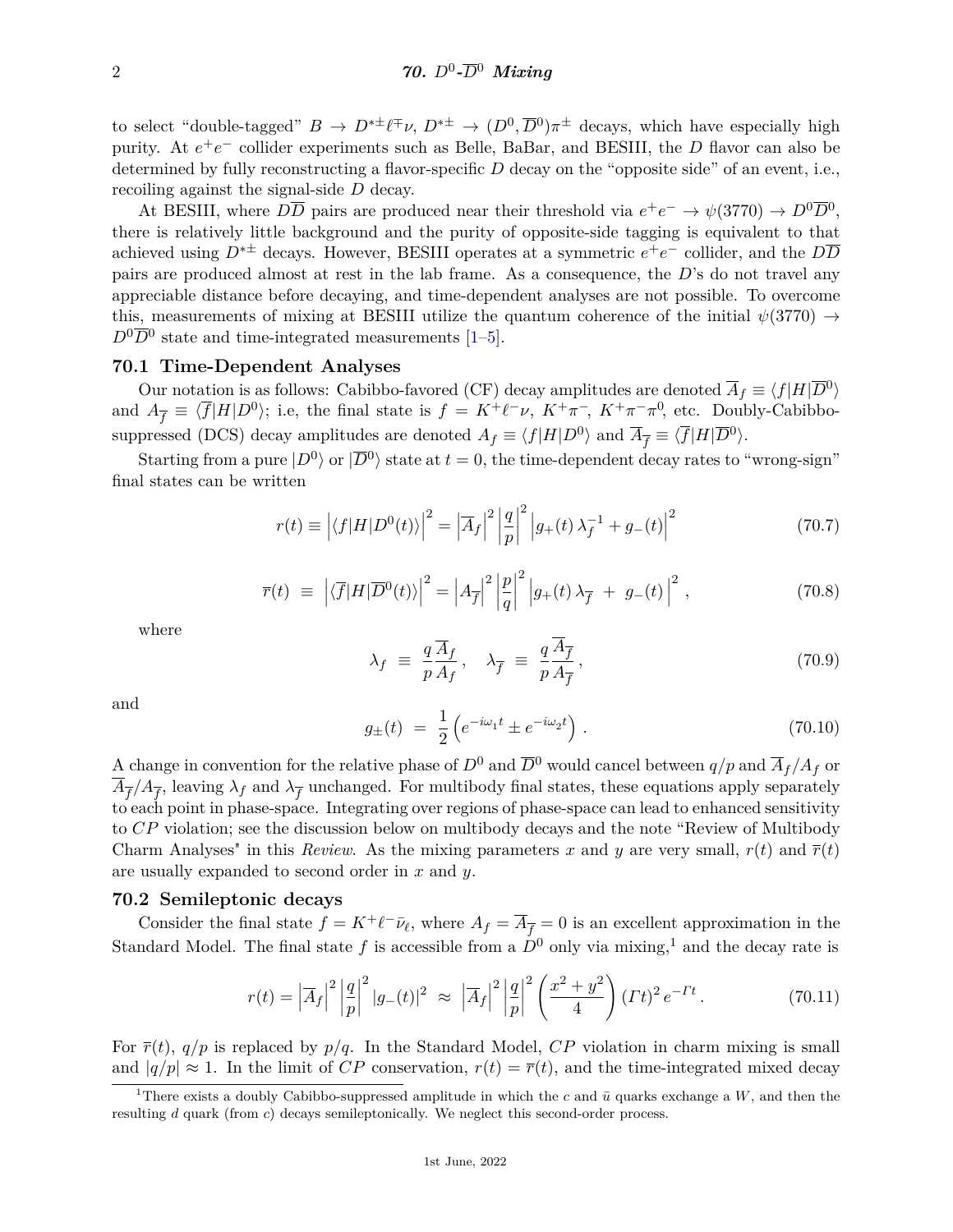rate relative to the time-integrated unmixed decay rate for semileptonic decays is

$$
\frac{\int_0^\infty r(t) \, dt}{\int_0^\infty \left| \overline{A}_f \right|^2 \, e^{-\Gamma t} \, dt} \ = \ \frac{x^2 + y^2}{2} \ \equiv \ R_M \,. \tag{70.12}
$$

Table 70.1 summarizes results for *R<sup>M</sup>* from semileptonic decays. The world average from the Heavy Flavor Averaging Group (HFLAV) [\[6\]](#page-14-0) is  $R_M = (1.30 \pm 2.69) \times 10^{-4}$ .

**Table 70.1:** Results for  $R_M = (x^2 + y^2)/2$  in  $D^0$  semileptonic decays. The HFLAV average assumes statistical and systematic uncertainties are uncorrelated. When a single uncertainty is listed, that corresponds to statistical and systematic uncertainties combined. The measurements with an asterisk (\*) have been superseded and thus are not included in the HFLAV average.

| Year Experiment                                  | Final state $(s)$               | $R_M \ (\times 10^{-3})$          | 90\% C.L. $(\times 10^{-3})$ |
|--------------------------------------------------|---------------------------------|-----------------------------------|------------------------------|
| 2008 Belle $(492 \text{ fb}^{-1})$ [7]           | $K^{(*)+}e^{-}\overline{\nu}_e$ | $0.13 \pm 0.22 \pm 0.20$          | < 0.61                       |
| 2007 BaBar $(344 \text{ fb}^{-1})$ [8]           | $K^{(*)+}e^{-}\overline{\nu}_e$ | $0.04_{-0.60}^{+0.70}$            | $(-1.3, 1.2)$                |
| 2005 CLEO $(9.0 \text{ fb}^{-1})$ [9]            | $K^{(*)+}e^{-}\overline{\nu}_e$ | $1.6 \pm 2.9 \pm 2.9$             | < 7.8                        |
| 1996 E791 $(2 \times 10^{10} \text{ evts})$ [10] | $K^+\ell^-\overline{\nu}_\ell$  | $1.1 + 3.0 + 0.0$<br>$-2.7 - 0.1$ | < 5.0                        |
| <b>HFLAV</b> Average [6]                         |                                 | $0.130 \pm 0.269$                 |                              |
| $2005^*$ Belle $(253$ fb <sup>-1</sup> ) [11]    | $K^{(*)+}e^{-}\overline{\nu}_e$ | $0.02 \pm 0.47 \pm 0.14$          | < 1.0                        |
| $2004^*$ BaBar $(87 \text{ fb}^{-1})$ [12]       | $K^{(*)+}e^{-}\overline{\nu}_e$ | $2.3 \pm 1.2 \pm 0.4$             | < 4.2                        |

#### **70.3 Wrong-sign decays to hadronic non-***CP* **eigenstates**

Consider the final state  $f = K^+\pi^-$ , i.e.,  $A_{\bar{f}}$  and  $\overline{A}_f$  are CF,  $A_f$  and  $\overline{A}_{\bar{f}}$  are DCS. Because CF and DCS decays proceed via tree-level amplitudes, and such amplitudes involve only the first two quark generations, direct  $\overline{CP}$  violation is negligible<sup>[2](#page-2-0)</sup>. The ratios of decay amplitudes can be written

$$
\frac{A_f}{\overline{A}_f} = -\sqrt{R_D^+}e^{-i\delta_f} \qquad \frac{\overline{A}_{\overline{f}}}{A_{\overline{f}}} = -\sqrt{R_D^-}e^{-i\delta_f},\tag{70.13}
$$

where  $\delta_f$  is the strong phase difference between the DCS and CF amplitudes. The minus sign originates from the weak phase difference between the amplitudes, specifically, the relative minus sign between  $V_{us}$  and  $V_{cd}$  (which produces a relative minus sign between  $V_{cs}^*V_{ud}$  and  $V_{us}^*V_{cd}$ ). The parameters  $R_D^+$  and  $R_D^-$  are the ratios of the DCS decay rate to the CF decay rate. From the relevant CKM matrix elements, one estimates  $R_D^+$ ,  $R_D^- \sim \tan^4 \theta_c$ , where  $\theta_c$  is the Cabibbo angle.

With the parameterization of Eq. (70.13), Eq. (70.9) becomes

$$
\lambda_f^{-1} = \frac{p}{q} \frac{A_f}{\overline{A}_f} = -\sqrt{R_D^+} \left| \frac{p}{q} \right| e^{-i(\delta_f + \phi)} \tag{70.14}
$$

$$
\lambda_{\overline{f}} = \frac{q}{p} \frac{\overline{A}_{\overline{f}}}{A_{\overline{f}}} = -\sqrt{R_D} \left| \frac{q}{p} \right| e^{-i(\delta_f - \phi)}, \qquad (70.15)
$$

where  $\phi = \text{Arg}(q/p)$ . The weak phase  $\phi$  is independent of the final state f and is often referred to as "universal." For convenience, we define the mean decay rate  $R_D \equiv (R_D^+ + R_D^-)/2$ , and the decay rate asymmetry  $A_D \equiv (R_D^+ - R_D^-)/(R_D^+ + R_D^-)$ .

<span id="page-2-0"></span><sup>&</sup>lt;sup>2</sup> For two quark generations, the weak phases can be defined to eliminate all weak-phase differences.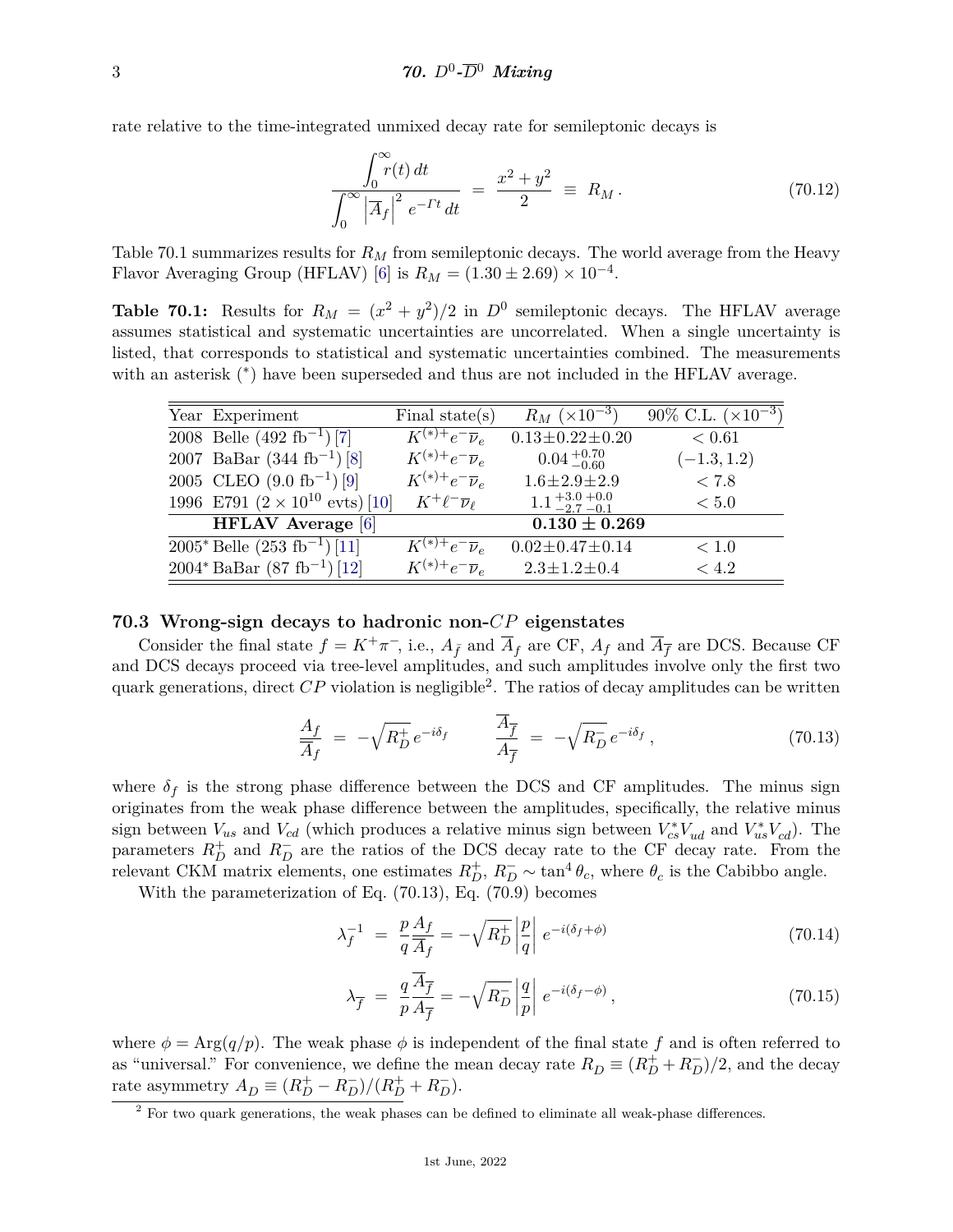### 4 *70. D*<sup>0</sup> *-D*<sup>0</sup> *Mixing*

With these definitions, we expand the decay rates in Eqs.  $(70.7)$  and  $(70.8)$  to second order in the small mixing parameters  $x$  and  $y$  to obtain [\[13,](#page-14-7) [14\]](#page-14-8):

$$
r(t) = \left| \overline{A}_f \right|^2 e^{-Tt} \left[ R_D(1 + A_D) + \sqrt{R_D(1 + A_D)} \left| \frac{q}{p} \right| y_+^{\prime}(Tt) + \left| \frac{q}{p} \right|^2 \frac{(x_+^{\prime 2} + y_+^{\prime 2})}{4} (Tt)^2 \right] (70.16)
$$

and

$$
\overline{r}(t) = \left| A_{\overline{f}} \right|^2 e^{-\Gamma t} \left[ R_D(1 - A_D) + \sqrt{R_D(1 - A_D)} \left| \frac{p}{q} \right| y_-'(Tt) + \left| \frac{p}{q} \right|^2 \frac{(x_-'^2 + y_-'^2)}{4} (Tt)^2 \right], \tag{70.17}
$$

where

$$
x'_{\pm} = x\cos(\delta_f \pm \phi) + y\sin(\delta_f \pm \phi) \tag{70.18}
$$

$$
y'_{\pm} = y\cos(\delta_f \pm \phi) - x\sin(\delta_f \pm \phi). \tag{70.19}
$$

Defining the "strong-phase-rotated" mixing parameters

$$
x' \equiv x \cos \delta_f + y \sin \delta_f \tag{70.20}
$$

$$
y' \equiv y \cos \delta_f - x \sin \delta_f \tag{70.21}
$$

gives

$$
x'_{\pm} = x' \cos \phi \pm y' \sin \phi \tag{70.22}
$$

$$
y'_{\pm} = y' \cos \phi \mp x' \sin \phi, \qquad (70.23)
$$

i.e.,  $x'_{\pm}$  and  $y'_{\pm}$  are obtained from  $x'$ ,  $y'$  via an additional "weak-phase rotation." To summarize, parameters  $(x', y')$  are the mixing parameters  $(x, y)$  rotated by the strong phase  $\delta_f$ , and parameters  $(x'_{\pm}, y'_{\pm})$  are the parameters  $(x', y')$  rotated by the weak phase  $+\phi$  for *D*<sup>0</sup> decays and  $-\phi$  for  $\overline{D}^0$ decays. Note that  $x'^2_+ + y'^2_+ = x'^2_- + y'^2_- = x'^2 + y'^2 = x^2 + y^2$ . In Eqs. (70.16) and (70.17), a fourth term  $R_D(1 \pm A_D)(x_{\pm}^2 - y_{\pm}^2)(Tt)^2/4$  has been dropped, as it is negligible relative to the other terms for the range of decay times measured by experiments.

Comparing Eqs. (70.16) and (70.17), one sees that  $r(t) \neq \overline{r}(t)$  and CP is violated if either  $A_D \neq 0$ ,  $|q/p| \neq 1$ , or  $\phi \neq 0$ . These three inequalities correspond, respectively, to the three types of  $\overline{CP}$  violation: in the decay amplitudes  $(R_D^+ \neq R_D^-)$ ; in the mixing; and due to interference between a mixed decay amplitude (i.e., mixing is followed by decay) and an unmixed decay amplitude. Whereas  $CP$  violation in the decay amplitudes is parameterized by  $A<sub>D</sub>$ ,  $CP$  violation in mixing is parameterized by  $A_M \equiv (|q/p| - |p/q|)/(|q/p| + |p/q|).$ 

In the limit of *CP* conservation,  $A_D = 0$ ,  $|q/p| = 1$ , and  $\phi = 0$ . In this case

$$
r(t) = \overline{r}(t) = \left| A_{\overline{f}} \right|^2 e^{-\Gamma t} \left[ R_D + \sqrt{R_D} \, y'(Tt) + \frac{x'^2 + y'^2}{4} (Tt)^2 \right],\tag{70.24}
$$

and the total number of  $D^0 \to f$  decays divided by the total number of  $D^0 \to \bar{f}$  decays is

$$
R = \frac{\int_0^\infty r(t) dt}{\int_0^\infty \left|A_{\overline{f}}\right|^2 e^{-\Gamma t} dt} = R_D + \sqrt{R_D} y' + \frac{x'^2 + y'^2}{2}.
$$
 (70.25)

The ratio *R* is more straightforward to measure than  $r(t)$  or  $\bar{r}(t)$ , as there is no decay-time dependence. In Table 70.2 we report measurements of *R*,  $R_D$ , and  $A_D$  in  $D^0 \rightarrow K^+\pi^-$  decays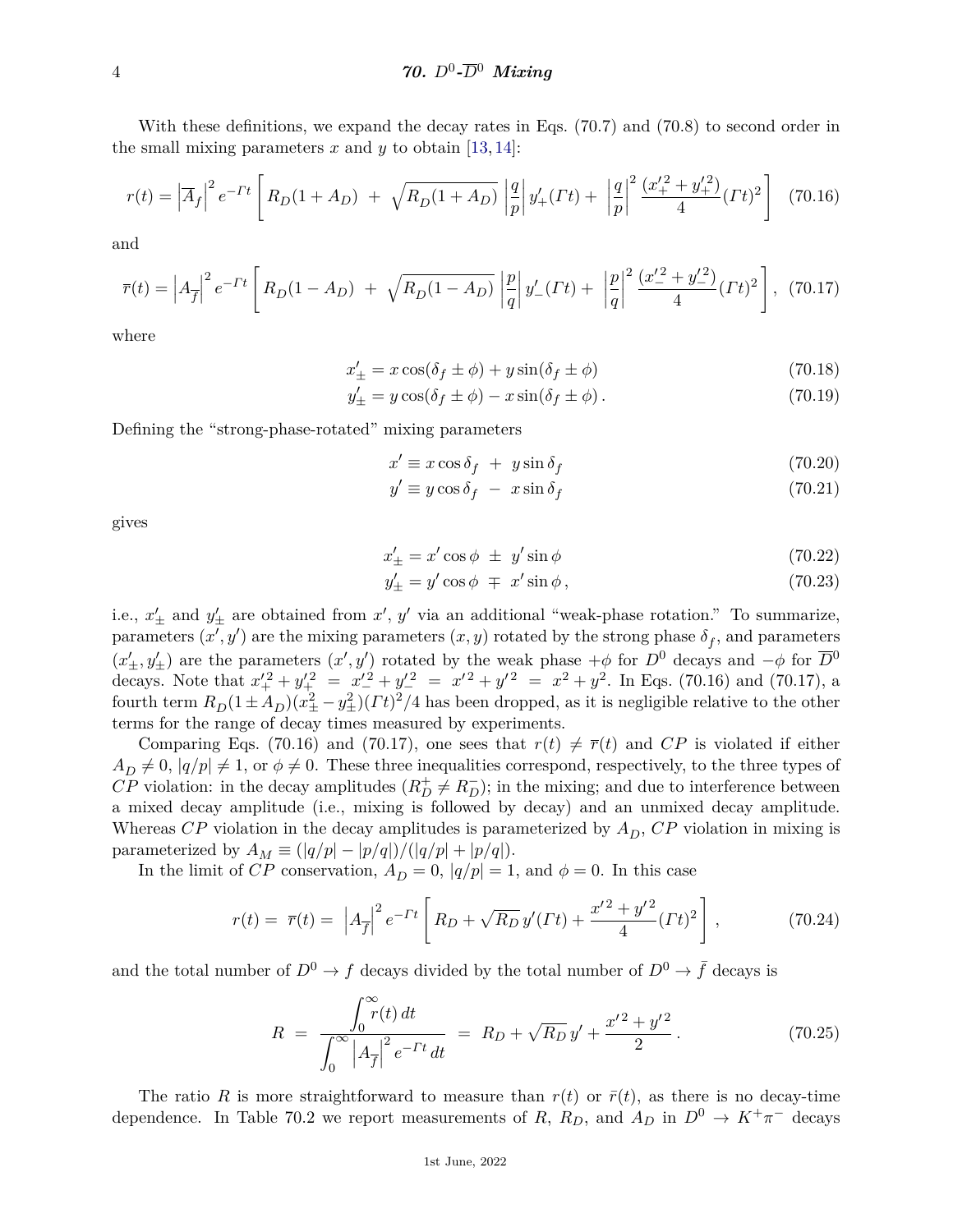normalized to  $D^0 \to K^-\pi^+$  decays, and results from HFLAV [\[15\]](#page-14-9) obtained from a global fit to all relevant data that allows for both mixing and *CP* violation (see Section 70.7). The experiments typically perform a single fit for parameters  $R_D$ ,  $x'^2$ , and  $y'$ ; results for  $x'^2$  and  $y'$  are listed in Table 70.3. Allowing for *CP* violation, the experiments measure parameters  $(R_D^+, x_+^2, y_+^{\prime})$  and  $(R_D^-, x_-^{\prime 2}, y_-)$  [or equivalently  $(R_D, A_D)$  instead of  $(R_D^+, R_D^-)$ ] by separately fitting the  $D^0 \to K^+ \pi^$ and  $\overline{D}{}^0 \to K^-\pi^+$  event samples.

**Table 70.2:** Results for *R*,  $R_D$ , and  $A_D$  as measured using  $D^0 \to K^{\pm} \pi^{\mp}$  decays. When a single uncertainty is listed, that corresponds to statistical and systematic uncertainties combined. The measurements with an asterisk (<sup>∗</sup> ) have been superseded and thus are not included in the HFLAV global fit (Section 70.7). The measurements with a dagger  $(\dagger)$  are not included in the HFLAV global fit due to much poorer precision.

| $R_D (\times 10^{-3})$<br>$R (\times 10^{-3})$<br>$A_D$ (%)<br>Experiment<br>LHCb $(5.0 \text{ fb}^{-1} D^* \text{tag})$ [16]<br>$3.454 \pm 0.031$<br>$-0.01 \pm 0.91$<br>LHCb $(3.0 \text{ fb}^{-1} B + D^*)$<br>double tag) $[17]$<br>$3.48 \pm 0.10$<br>$-3.15 \pm 3.31$<br>Belle $(976 \text{ fb}^{-1})$ [18]<br>$3.86 \pm 0.06$<br>$3.53 \pm 0.13$<br>CDF $(9.6 \text{ fb}^{-1})$ [19]<br>$4.30 \pm 0.05$<br>$3.51 \pm 0.35$<br>BaBar $(384 \text{ fb}^{-1})$ [20]<br>$3.53 \pm 0.08 \pm 0.04$<br>$3.03 \pm 0.16 \pm 0.10$<br>$-2.1 \pm 5.2 \pm 1.5$<br><b>HFLAV Fit Result [15]</b><br>$-0.70 \pm 0.36$<br>$3.434 \pm 0.019$<br>LHCb $(3.0 \text{ fb}^{-1} D^* \text{tag})$ [21]<br>$-0.7 \pm 1.9$<br>$3.568 \pm 0.066$<br>LHCb $(1.0 \text{ fb}^{-1})$ [22]<br>$4.25 \pm 0.04$<br>$3.52 \pm 0.15$<br>CDF $(1.5 \text{ fb}^{-1})$ [23]<br>$3.04 \pm 0.55$<br>$4.15 \pm 0.10$<br>Belle $(400 \text{ fb}^{-1})$ [24]<br>$3.77 \pm 0.08 \pm 0.05$<br>$3.64 \pm 0.18$<br>$2.3 + 4.7$<br>$4.29_{-0.61}^{+0.63} \pm 0.27$<br>$5.17_{\,-1.58}^{\,+1.47}\pm0.76$<br>$13 + 33 + 10$<br>FOCUS $(234 \text{ evts})$ $[25]$<br>$3.32_{-0.65}^{+0.63} \pm 0.40$<br>$-1\frac{+16}{-17}\pm 1$<br>CLEO $(9.0 \text{ fb}^{-1})$ [26]<br>$4.8 \pm 1.2 \pm 0.4$<br>$6.8_{-3.3}^{+3.4} \pm 0.7$<br>E791 (5643 evts) [27] |                      |  |  |
|------------------------------------------------------------------------------------------------------------------------------------------------------------------------------------------------------------------------------------------------------------------------------------------------------------------------------------------------------------------------------------------------------------------------------------------------------------------------------------------------------------------------------------------------------------------------------------------------------------------------------------------------------------------------------------------------------------------------------------------------------------------------------------------------------------------------------------------------------------------------------------------------------------------------------------------------------------------------------------------------------------------------------------------------------------------------------------------------------------------------------------------------------------------------------------------------------------------------------------------------------------------------------------------------------------|----------------------|--|--|
|                                                                                                                                                                                                                                                                                                                                                                                                                                                                                                                                                                                                                                                                                                                                                                                                                                                                                                                                                                                                                                                                                                                                                                                                                                                                                                            | Year                 |  |  |
|                                                                                                                                                                                                                                                                                                                                                                                                                                                                                                                                                                                                                                                                                                                                                                                                                                                                                                                                                                                                                                                                                                                                                                                                                                                                                                            | 2018                 |  |  |
|                                                                                                                                                                                                                                                                                                                                                                                                                                                                                                                                                                                                                                                                                                                                                                                                                                                                                                                                                                                                                                                                                                                                                                                                                                                                                                            | 2017                 |  |  |
|                                                                                                                                                                                                                                                                                                                                                                                                                                                                                                                                                                                                                                                                                                                                                                                                                                                                                                                                                                                                                                                                                                                                                                                                                                                                                                            |                      |  |  |
|                                                                                                                                                                                                                                                                                                                                                                                                                                                                                                                                                                                                                                                                                                                                                                                                                                                                                                                                                                                                                                                                                                                                                                                                                                                                                                            | 2014                 |  |  |
|                                                                                                                                                                                                                                                                                                                                                                                                                                                                                                                                                                                                                                                                                                                                                                                                                                                                                                                                                                                                                                                                                                                                                                                                                                                                                                            | 2013                 |  |  |
|                                                                                                                                                                                                                                                                                                                                                                                                                                                                                                                                                                                                                                                                                                                                                                                                                                                                                                                                                                                                                                                                                                                                                                                                                                                                                                            | 2007                 |  |  |
|                                                                                                                                                                                                                                                                                                                                                                                                                                                                                                                                                                                                                                                                                                                                                                                                                                                                                                                                                                                                                                                                                                                                                                                                                                                                                                            |                      |  |  |
|                                                                                                                                                                                                                                                                                                                                                                                                                                                                                                                                                                                                                                                                                                                                                                                                                                                                                                                                                                                                                                                                                                                                                                                                                                                                                                            | $\overline{2013b^*}$ |  |  |
|                                                                                                                                                                                                                                                                                                                                                                                                                                                                                                                                                                                                                                                                                                                                                                                                                                                                                                                                                                                                                                                                                                                                                                                                                                                                                                            | $2013a^*$            |  |  |
|                                                                                                                                                                                                                                                                                                                                                                                                                                                                                                                                                                                                                                                                                                                                                                                                                                                                                                                                                                                                                                                                                                                                                                                                                                                                                                            | $2008*$              |  |  |
|                                                                                                                                                                                                                                                                                                                                                                                                                                                                                                                                                                                                                                                                                                                                                                                                                                                                                                                                                                                                                                                                                                                                                                                                                                                                                                            | $2006*$              |  |  |
|                                                                                                                                                                                                                                                                                                                                                                                                                                                                                                                                                                                                                                                                                                                                                                                                                                                                                                                                                                                                                                                                                                                                                                                                                                                                                                            | $2005^{\dagger}$     |  |  |
|                                                                                                                                                                                                                                                                                                                                                                                                                                                                                                                                                                                                                                                                                                                                                                                                                                                                                                                                                                                                                                                                                                                                                                                                                                                                                                            | $2000^{\dagger}$     |  |  |
|                                                                                                                                                                                                                                                                                                                                                                                                                                                                                                                                                                                                                                                                                                                                                                                                                                                                                                                                                                                                                                                                                                                                                                                                                                                                                                            | $1998^{\dagger}$     |  |  |

Extraction of the mixing parameters  $x$  and  $y$  from measurements of  $x'$  and  $y'$  requires knowledge of the strong phase difference  $\delta_{K\pi}$ . This can be determined from the decay rates of  $D_{\pm} \to K^+\pi^-$ , where  $D_+$  ( $D_-$ ) denotes the *CP*-even (*CP*-odd) eigenstate. Since  $|D_{\pm}\rangle = (|D^0\rangle \mp |\overline{D}^0\rangle)/\sqrt{2}$ ,

$$
\sqrt{2} A(D_{\pm} \to K^{+} \pi^{-}) = A(D^{0} \to K^{+} \pi^{-}) \mp A(\overline{D}^{0} \to K^{+} \pi^{-}).
$$
\n(70.26)

Squaring this amplitude and using Eq. (70.13) yields the relation

$$
\cos \delta_{K\pi} = \frac{|A(D_{+} \to K^{+}\pi^{-})|^{2} - |A(D_{-} \to K^{+}\pi^{-})|^{2}}{2|A(D^{0} \to K^{+}\pi^{-})| |A(\overline{D}^{0} \to K^{+}\pi^{-})|}.
$$
\n(70.27)

Measuring the right-hand side is possible if one can identify pure  $D_+$ ,  $D_-$ ,  $D^0$ , and  $\overline{D}{}^0$  initial states. This is accomplished at CLEOc and BESIII utilizing the processes  $e^+e^- \rightarrow \psi(3770) \rightarrow$  $\overline{D}^0 D^0 \to (f_{CP})(K^+\pi^-)$ , or  $\psi(3770) \to \overline{D}^0 D^0 \to (f_{\overline{D}^0})(K^+\pi^-)$ , where  $f_{CP}$  denotes a *CP*-specific final state, and  $f_{\overline{D}^0}$  denotes a  $\overline{D}^0$ -flavor-specific final state. In the first case, quantum coherence and *CP* symmetry ensures that the  $K^+\pi^-$  state originates from a neutral *D* with *CP* opposite that of  $f_{CP}$ . In the second case, at the time when the  $\overline{D}^0$  decays, the opposite side is  $D^0$ . However, it can potentially mix to  $\overline{D}^0$  before decaying to  $K^+\pi^-$ , and this introduces some dependence on the mixing parameters  $x$  and  $y$ . This dependence is seen explicitly in the observable

$$
A_{K\pi}^{CP} \equiv \frac{|A(D_- \to K^- \pi^+)|^2 - |A(D_+ \to K^- \pi^+)|^2}{|A(D_- \to K^- \pi^+)|^2 + |A(D_+ \to K^- \pi^+)|^2}.
$$
\n(70.28)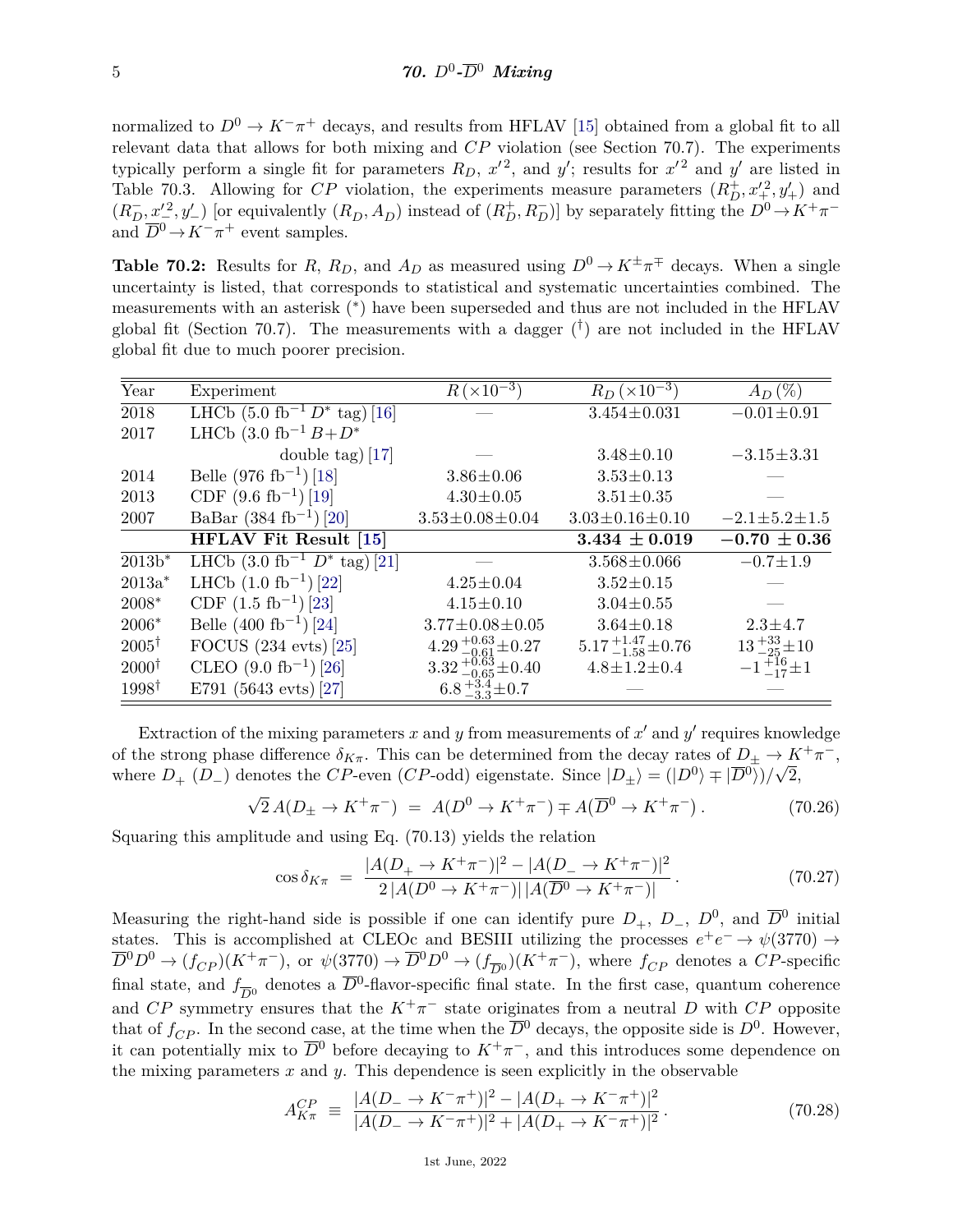**Table 70.3:** Results for  $x'^2$  and  $y'$ , as measured using  $D^0 \to K^{\pm} \pi^{\mp}$  decays. When a single uncertainty is listed, that corresponds to statistical and systematic uncertainties combined. The measurements with an asterisk (<sup>∗</sup> ) have been superseded and thus are not included in the HFLAV global fit. The measurements with a dagger  $(\dagger)$  are not included in the HFLAV global fit due to much poorer precision. All confidence limits and intervals correspond to 95% C.L. The Belle 2006 results restrict  $x'^2$  to the physical region. The BaBar confidence intervals are obtained from the fit, whereas Belle uses a Feldman-Cousins method, and CDF uses a Bayesian method.

| Year              | Experiment                                                                                                 |                                            | No $CP$ violation                              | Allowing for $CP$ violation                                          |                                        |
|-------------------|------------------------------------------------------------------------------------------------------------|--------------------------------------------|------------------------------------------------|----------------------------------------------------------------------|----------------------------------------|
|                   |                                                                                                            | $x'^2 (\times 10^{-3})$                    | $y'$ (%)                                       | $x'^2 (\times 10^{-3})$                                              | $y'(\%)$                               |
| $2018\,$          | $5.0~{\rm fb}^{-1}$<br>${\rm LHCb}$<br>$[16]$<br>$D^*$ tag                                                 | $0.039 \pm 0.027$                          | $0.528 \pm 0.052$                              | $D^0$ : 0.061 $\pm$ 0.037<br>$\overline{D}^0$ : 0.016 $\pm$ 0.039    | $0.501 \pm 0.074$<br>$0.554 \pm 0.074$ |
| 2017              | $^{'}3.0~{\rm fb}^{-1}$<br>$B+D^*$<br><b>LHC<sub>b</sub></b><br>$\frac{1}{2}$ double tag                   | [17] $0.028 \pm 0.310$                     | $0.46 \pm 0.37$                                | $D^0$ : $-0.019 \pm 0.447$<br>$\overline{D}{}^0$ : 0.079 $\pm$ 0.433 | $0.581 \pm 0.526$<br>$0.332 \pm 0.523$ |
| 2014              | Belle $(976 \text{ fb}^{-1})$ [18]                                                                         | $0.09 \pm 0.22$                            | $0.46 \pm 0.34$                                |                                                                      |                                        |
| 2013              | CDF $(9.6 \text{ fb}^{-1})$ [19]                                                                           | $0.08 \pm 0.18$                            | $0.43 \pm 0.43$                                |                                                                      |                                        |
| 2007              | BaBar $(384 \text{ fb}^{-1})$ [20]                                                                         | $-0.22 \pm 0.37$                           | $0.97 \pm 0.54$                                | $D^0$ : $-0.24 \pm 0.52$<br>$\overline{D}^0$ : $-0.20 \pm 0.50$      | $0.98 + 0.78$<br>$0.96 \pm 0.75$       |
| 2006              | Belle $(400 \text{ fb}^{-1})$ [24]                                                                         | $\left(0.18 {+0.21\atop -0.23}\right)^{*}$ | $\left(0.06 \, {}^{+0.40}_{-0.39}\right)^{''}$ | < 0.72                                                               | $-2.8 < y' < 2.1$                      |
|                   | $\overline{{\rm 2013b^*LHCb} \begin{pmatrix} 3.0~{\rm fb}^{-1}\\ D^*~{\rm tag} \end{pmatrix} } {\rm [21]}$ | $0.055 \pm 0.049$                          | $0.48 \pm 0.10$                                | $D^0$ : 0.049 $\pm$ 0.070<br>$\overline{D}^0$ : 0.060 $\pm$ 0.068    | $0.51 \pm 0.14$<br>$0.45 \pm 0.14$     |
|                   | $2013a^*$ LHCb $(1.0 \text{ fb}^{-1})$ [22]                                                                | $-0.09 \pm 0.13$                           | $0.72 \pm 0.24$                                |                                                                      |                                        |
| 2008*             | CDF $(1.5 \text{ fb}^{-1})$ [23]                                                                           | $-0.12 \pm 0.35$                           | $0.85 \pm 0.76$                                |                                                                      |                                        |
| $2005^{\dagger}$  | FOCUS $(234 \text{ evts})$ $[25]$                                                                          | < 8.3                                      | $-7.2 < y' < 4.1$                              | < 8.0                                                                | $-11.2 < y' < 6.7$                     |
| $2000^{\dagger}$  | CLEO $(9.0 \text{ fb}^{-1})$ [26]                                                                          | $0.00 \pm 0.23$                            | $-2.3_{-1.4}^{+1.3}$                           | $0.00 \pm 0.23$                                                      | $-2.5_{-1.6}^{+1.4}$                   |
| 1998 <sup>†</sup> | E791 (5643 evts) [27]                                                                                      | < 17                                       | < 13                                           |                                                                      |                                        |

To lowest order in the mixing parameters [\[28\]](#page-14-22),

$$
A_{K\pi}^{CP} = \frac{2\sqrt{R_D}\cos\delta_{K\pi} + y}{1+R},\tag{70.29}
$$

where *R* is defined in Eq. (70.25). Such measurements are discussed in Section 70.5.

#### **70.3.1** *Wrong-sign decays to multibody final states*

For multibody final states, Eqs. (70.13)-(70.25) apply to each point in phase-space. Although *x* and *y* do not vary across phase-space, knowledge of the resonant substructure is needed to determine the strong phase difference  $\delta$  from point to point to extract x and y. Alternatively, experimental knowledge of the strong phase difference between  $D^0$  and  $\overline{D}^0$  decay amplitudes across phase space [\[29\]](#page-14-23) allow one to determine *x* and *y* independent of a decay model of resonant substructure. This phase information can be measured at the charm threshold, where CLEO-c and BESIII took data.

A time-dependent analysis at BaBar [\[30,](#page-14-24) [31\]](#page-14-25) of  $D^0 \to K^+\pi^-\pi^0$  decays, relative to CF  $\overline{D}{}^0 \to$  $K^+\pi^-\pi^0$  decays, determined the strong phase variation across the Dalitz plot and reported  $x'' =$  $(2.61_{-0.68}^{+0.57} \pm 0.39)\%$  and  $y'' = (-0.06_{-0.64}^{+0.55} \pm 0.34)\%$ . These mixing parameters are defined as

$$
x'' = x\cos\delta_{K\pi\pi^{0}} + y\sin\delta_{K\pi\pi^{0}} \tag{70.30}
$$

$$
y'' = y\cos\delta_{K\pi\pi^0} - x\sin\delta_{K\pi\pi^0},\tag{70.31}
$$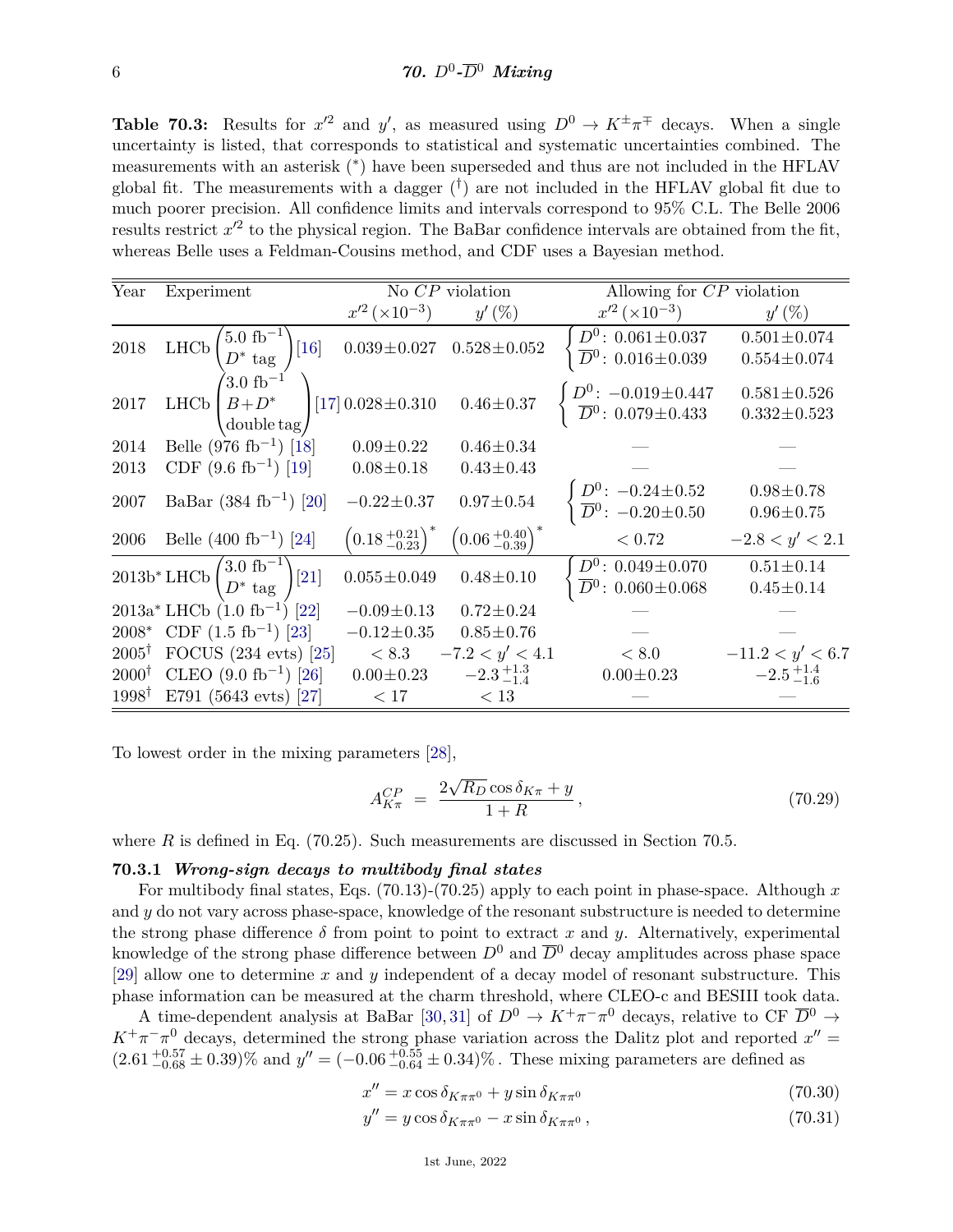in analogy with *x'*, *y'*, and  $\delta_{K\pi}$  of Eqs. (70.20) and (70.21). Here,  $\delta_{K\pi\pi^0}$  is the strong phase difference between the amplitudes  $A(D^0 \to K^+\pi^-\pi^0)$  and  $A(\overline{D}^0 \to K^+\pi^-\pi^0)$  at a "reference point" of the Dalitz plot. For this analysis, the reference point chosen is  $m_{\pi^-\pi^0} = m_{\rho^-}$ . The strong phase difference  $\delta_{K\pi\pi^0}$  can be determined in a manner similar to that for  $\delta_{K\pi}$ : by using Eq. (70.27) and quantum-correlated measurements of the branching fractions  $B(D_+ \to K^+ \rho^-)$ ,  $B(D_- \to K^+ \rho^-)$ ,  $B(D^0 \to K^+ \rho^-)$ , and  $B(\overline{D}^0 \to K^+ \rho^-)$  in  $e^+ e^- \to \psi$ (3770) events.

**Table 70.4:** Results from time-dependent multibody analyses. The errors are statistical, systematic, and, when a third error is listed, due to the decay-model, respectively. The measurement with an asterisk (\*) has been superseded and thus is not included in the HFLAV global fit. The measurement with a dagger  $(\dagger)$  is not included in the HFLAV global fit due to poorer precision. The 2019 LHCb result utilizes strong-phase measurements from CLEO-c [\[32\]](#page-14-26) and thus is decay-model independent. This fit determines *CP*-violating parameters  $\Delta x$  and  $\Delta y$ ; the translation of these parameters to  $|q/p|$  and  $\phi$  is given in Ref. [\[33\]](#page-14-27).

| No CP Violation  |                                                       |                                        |                                                     |                                             |  |  |
|------------------|-------------------------------------------------------|----------------------------------------|-----------------------------------------------------|---------------------------------------------|--|--|
| Year             | Experiment                                            | Final state $(s)$                      | $x (\times 10^{-3})$                                | $y~(\times 10^{-3})$                        |  |  |
| 2021             | LHCb $(5.4 \text{ fb}^{-1} D^* \text{tag})$ [34]      | $K_S^0 \pi^+ \pi^-$                    | $3.97 \pm 0.46 \pm 0.29$                            | $4.59 \pm 1.20 \pm 0.85$                    |  |  |
| 2019             | LHCb $(3.0 \text{ fb}^{-1} B, D^* \text{ tags})$ [35] | $K_S^0 \pi^+ \pi^-$                    | $2.7 \pm 1.6 \pm 0.4$                               | $7.4 \pm 3.6 \pm 1.1$                       |  |  |
| 2016             | LHCb $(1.0 \text{ fb}^{-1} D^* \text{tag})$ [36]      | $K_S^0 \pi^+ \pi^-$                    | $-8.6 \pm 5.3 \pm 1.7$                              | $0.3 \pm 4.6 \pm 1.3$                       |  |  |
| 2016             | BaBar (468 fb <sup>-1</sup> ) [37]                    | $\pi^{+}\pi^{-}\pi^{0}$                | $15 \pm 12 \pm 6$                                   | $2\pm 9\pm 5$                               |  |  |
| 2014             | Belle $(921 \text{ fb}^{-1})$ [38]                    | $K_S^0 \pi^+ \pi^-$                    | $5.6 \pm 1.9_{\,-0.9}^{\,+0.3}{}_{\,-0.9}^{\,+0.6}$ | $3.0 \pm 1.5_{-0.5}^{+0.4}{}_{-0.6}^{+0.3}$ |  |  |
| 2010             | BaBar (469 fb <sup>-1</sup> ) [39]                    | $K_S^0 \pi^+ \pi^-$<br>$K_S^0 K^+ K^-$ | $1.6 \pm 2.3 \pm 1.2 \pm 0.8$                       | $5.7 \pm 2.0 \pm 1.3 \pm 0.7$               |  |  |
| 2007*            | Belle $(540 \text{ fb}^{-1})$ [40]                    | $K_S^0 \pi^+ \pi^-$                    | $8.0 \pm 2.9_{-0.7}^{+0.9}{}_{-1.4}^{+1.0}$         | $3.3 \pm 2.4_{\,-1.2\,-0.8}^{\,+0.8\,+0.6}$ |  |  |
| $2005^{\dagger}$ | CLEO $(9.0 \text{ fb}^{-1})$ [41]                     | $K_S^0 \pi^+ \pi^-$                    | $19^{+32}_{-33} \pm 4 \pm 4$                        | $-14 \pm 24 \pm 8 \pm 4$                    |  |  |

| With CP Violation |                                    |                     |                                                                                                                                                                                     |                                                                                        |  |  |
|-------------------|------------------------------------|---------------------|-------------------------------------------------------------------------------------------------------------------------------------------------------------------------------------|----------------------------------------------------------------------------------------|--|--|
| Year              | Experiment                         | Final state $(s)$   | q/p                                                                                                                                                                                 | Ф                                                                                      |  |  |
| 2021              | LHCb $(5.4 \text{ fb}^{-1})$ [34]  | $K^0_S\,\pi^+\pi^-$ | $0.996 \pm 0.052$                                                                                                                                                                   | $(3.2^{+2.7}_{-2.9})^{\circ}$<br>$\Delta y \times 10^3 =$<br>$0.20 \pm 0.36 \pm 0.13$  |  |  |
| 2019              | LHCb $(3.0 \text{ fb}^{-1})$ [35]  | $K^0_S\,\pi^+\pi^-$ | $\begin{cases}\n0.990 \pm 0.092 \\ \Delta x \times 10^3 = \\ -0.27 \pm 0.18 \pm 0.01 \\ 1.05 \frac{+0.22}{-0.17} \\ \Delta x \times 10^3 = \\ -0.53 \pm 0.70 \pm 0.22\n\end{cases}$ | $(-5.2\frac{+6.3}{-9.2})^{\circ}$<br>$\Delta y \times 10^3 =$<br>$0.6 \pm 1.6 \pm 0.3$ |  |  |
| 2014              | Belle $(921 \text{ fb}^{-1})$ [38] | $K_S^0 \pi^+ \pi^-$ | $0.90 + 0.16 + 0.05 + 0.06$<br>$-0.15 - 0.04 - 0.05$                                                                                                                                | $(-6 \pm 11 \pm 3 \frac{+3}{-4})^{\circ}$                                              |  |  |
| $2007^{*}$        | Belle $(540 \text{ fb}^{-1})$ [40] | $K_S^0 \pi^+ \pi^-$ | $0.86_{-0.29}^{+0.30}$ + 0.06 $\pm 0.08$                                                                                                                                            | $(-14\frac{+16}{-18}\frac{+5}{-3}\frac{+2}{-4})^{\circ}$                               |  |  |

‡This result allows for all types of *CP* violation and is superseded by Ref. [\[38\]](#page-14-32), which assumes no direct *CP* violation in CF or DCS decays.

For the decay modes  $D^0$  and  $\overline{D}^0$   $\rightarrow$   $K^+\pi^-\pi^+\pi^-$ , Belle measured  $R = (0.324 \pm 0.008 \pm 0.008 \pm 0.008)$ 0*.*007)% [\[42\]](#page-15-1). Subsequently, a phase-space-integrated analysis from LHCb [\[43\]](#page-15-2) measured the product of a "coherence factor"  $R_D^{K3\pi}$  and the strong-phase-rotated mixing parameter  $y''_{K3\pi}$ . This measurement resulted in an observation of charm mixing with  $8.2\sigma$  significance.

Both the sign and magnitude of *x* and *y* without strong phases entering or sign ambiguity can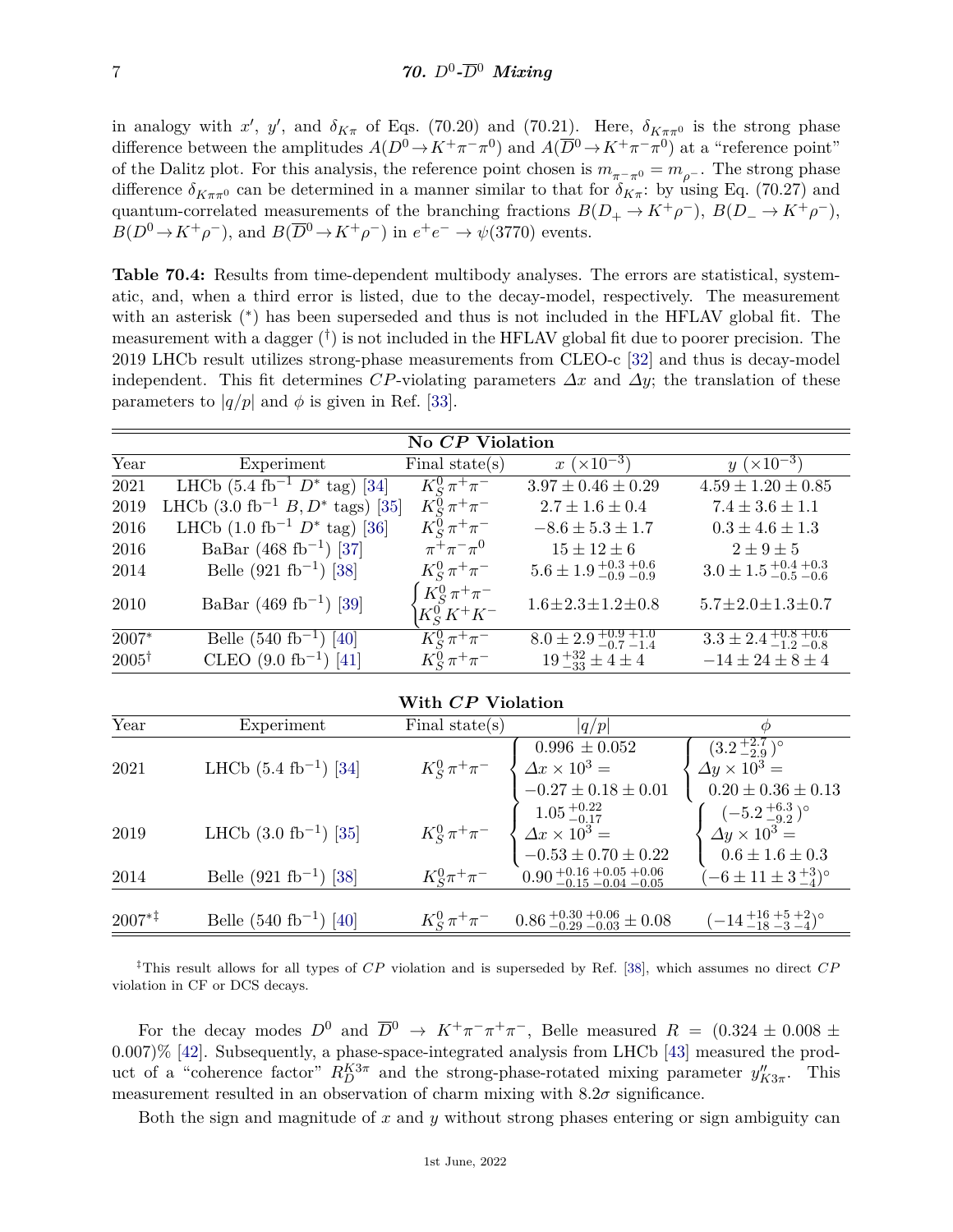be determined by measuring the time-dependent resonant substructure of multibody  $D^0$  decays to self-conjugate final states [\[40,](#page-14-34) [41\]](#page-15-0). For such decays, e.g.,  $D^0 \to K_S^0 \pi^+ \pi^-$ , the DCS and CF decay amplitudes populate the same Dalitz plot, which allows for direct measurement of the strong phase difference. Belle [\[38,](#page-14-32) [40\]](#page-14-34), BaBar [\[39\]](#page-14-33), and CLEO [\[44\]](#page-15-3) have measured the overall phase difference between  $D^0 \to K^*(892)^- \pi^+$  and  $D^0 \to K^*(892)^+ \pi^-$  to be [173*.*9 ± 0.7 (stat. only)]°, [177*.6* ± 1.1 (stat. only)<sup> $\degree$ </sup>, and  $[189 \pm 10 \pm 3 \pm 5]$ <sup>o</sup>, respectively. These results are close to the 180<sup>°</sup> expected from Cabibbo factors, i.e., the relative minus sign between  $V_{cs}^*V_{ud}$  and  $V_{us}^*V_{cd}$ ; thus they indicate a small strong phase. Three LHCb measurements [\[34–](#page-14-28)[36\]](#page-14-30) of *x*, *y* using  $D^0 \to K_S^0 \pi^+ \pi^-$  decays are decay-model independent, as the model of resonances in the intermediate state is replaced by strong-phase measurements from CLEO-c [\[32\]](#page-14-26) and BESIII [\[45\]](#page-15-4). Table 70.4 summarizes results from time-dependent analyses of self-conjugate multibody final states. World average values for the measurements listed are given later, as a result of the HFLAV global fit.

With regard to resonant substructure in  $D^0 \to K_S^0 \pi^+ \pi^-$  decays, Belle [\[38,](#page-14-32) [40\]](#page-14-34) measured the relative strong phase (statistical errors only) and the ratio *R* (central values only) of the DCS fit fraction relative to the CF fit fraction for five excited *K* states:  $K^*(892)^+\pi^-$ ,  $K_0^*(1430)^+\pi^-$ ,  $K_2^*(1430)^+\pi^-$ ,  $K^*(1410)^+\pi^-$ , and  $K^*(1680)^+\pi^-$ . Similarly, BaBar [\[39,](#page-14-33) [46,](#page-15-5) [47\]](#page-15-6) reported central values of *R* for  $K^*(892)^+\pi^-$ ,  $K_0^*(1430)^+\pi^-$ , and  $K_2^*(1430)^+\pi^-$ . The systematic uncertainties on *R* are not evaluated. Large differences in *R* are observed among these final states, which indicates significant hadronic effects.

#### **70.4 Decays to** *CP* **Eigenstates**

When the final state  $f$  is a  $CP$  eigenstate, there is no distinction between  $f$  and  $\overline{f}$ . Thus  $A_f = A_{\overline{f}}$  and  $\overline{A}_{\overline{f}} = \overline{A}_f$ . We denote final states with *CP* eigenvalues  $\pm 1$  by  $f_{\pm}$ . Decays to *CP* eigenstates proceed mainly via singly Cabibbo-suppressed amplitudes. Such amplitudes can contain internal loops and thus involve the third quark generation; in this manner a weak phase would appear in the decay amplitude, leading to direct *CP* violation. However, such internal loop amplitudes are suppressed, and the presence of a weak phase is often neglected.

The mixing parameter *y* may be measured by comparing the rate for  $D^0$  decays to  $CP$  eigenstates such as  $K^+K^-$  with the rate to flavor eigenstates such as  $K^-\pi^+$  [\[14\]](#page-14-8). If decays to  $K^+K^$ have a shorter effective lifetime than those to  $K^-\pi^+$ , then  $\Gamma_+ > \Gamma_-$ , or, since  $CP$  violation is very small,  $\Gamma_2 > \Gamma_1$  and *y* is positive. For small mixing  $(x, y \ll 1)$ , the decay rates for  $D^0 \to f_{\pm}$  and  $\overline{D}^0 \rightarrow f_{\pm}$  have an approximately exponential time dependence:

$$
r_{\pm}(t) \propto \exp(-\Gamma_{\pm} t) \tag{70.32}
$$

$$
\overline{r}_{\pm}(t) \propto \exp(-\overline{\Gamma}_{\pm} t), \qquad (70.33)
$$

where the effective decay widths are given by

$$
\Gamma_{\pm} = 1 \pm \left| \frac{q}{p} \right| (y \cos \phi - x \sin \phi) \tag{70.34}
$$

$$
\overline{\varGamma}_{\pm} = 1 \pm \left| \frac{p}{q} \right| (y \cos \phi + x \sin \phi). \tag{70.35}
$$

Thus, the effective decay rate to a  $CP$  eigenstate combining equal numbers of  $D^0$  and  $\overline{D}^0$  decays (e.g., an untagged sample with no production asymmetry) is

$$
r_{\pm}(t) + \overline{r}_{\pm}(t) \propto e^{-(1 \pm y_{CP})t}, \qquad (70.36)
$$

where

$$
y_{CP} = \frac{1}{2} \left( \left| \frac{q}{p} \right| + \left| \frac{p}{q} \right| \right) y \cos \phi - \frac{1}{2} \left( \left| \frac{q}{p} \right| - \left| \frac{p}{q} \right| \right) x \sin \phi \tag{70.37}
$$

$$
\approx y\cos\phi - A_M x\sin\phi. \tag{70.38}
$$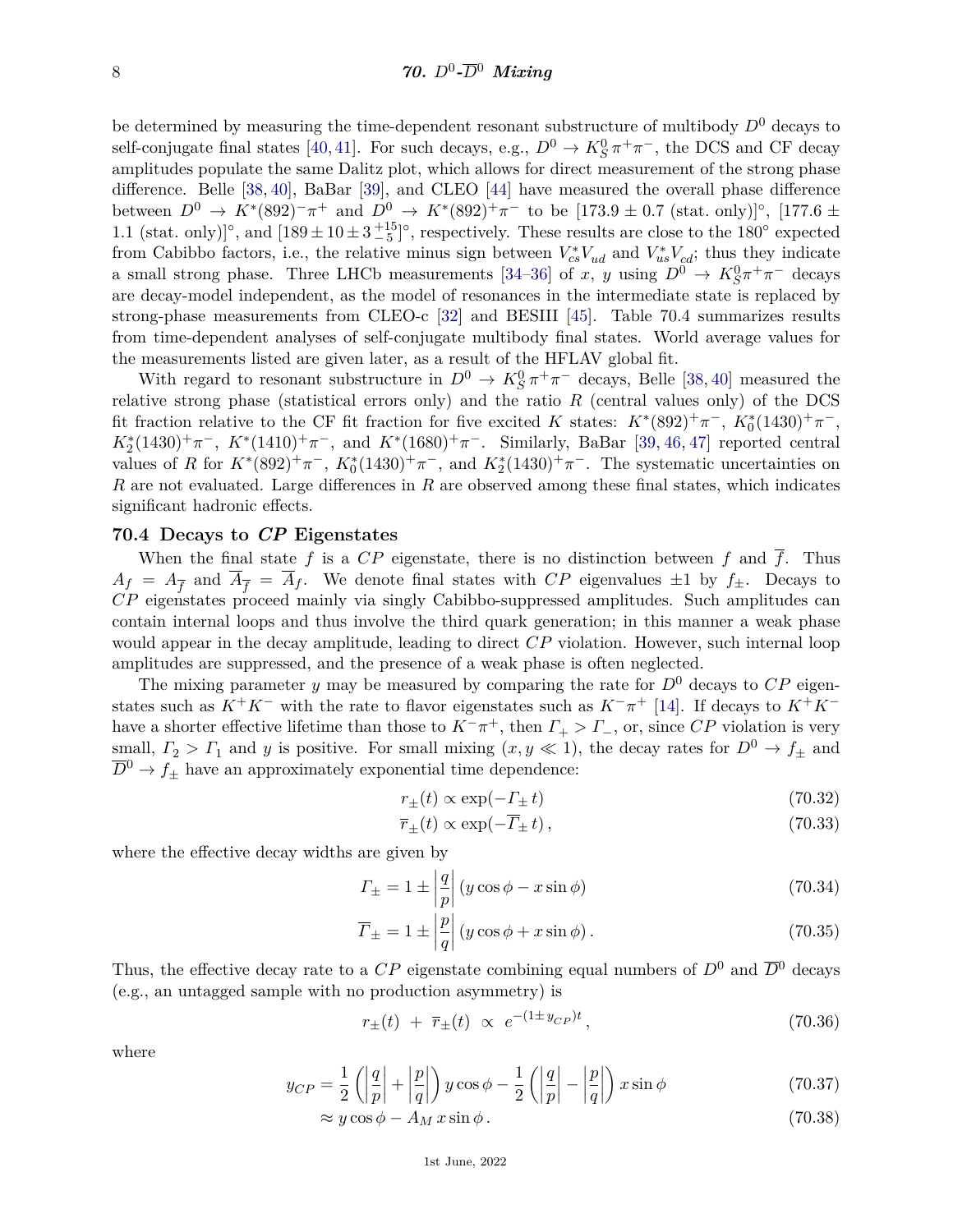**Table 70.5:** Results for  $y_{CP}$  and  $A_\Gamma$  from  $D^0$  decays to  $CP$  eigenstates. When a single uncertainty is listed, that corresponds to statistical and systematic uncertainties combined. The measurements with an asterisk  $(*)$  have been superseded.

| Year       | Experiment                                                    | Final state $(s)$                                        | $\underline{y_{CP}\left(\overline{\%}\right)}$                     | $A_{\Gamma}(\overline{\times 10^{-3}})$ |
|------------|---------------------------------------------------------------|----------------------------------------------------------|--------------------------------------------------------------------|-----------------------------------------|
| 2021       | LHCb $(8.4 \text{ fb}^{-1} B, D^* \text{ tags})$ [48]         | $K^+K^-+\pi^+\pi^-$                                      |                                                                    | $0.10 \pm 0.11 \pm 0.03$                |
| $2021\,$   | LHCb (6 fb <sup>-1</sup> $D^*$ tag) [48]                      | $K^+K^- + \pi^+\pi^-$                                    |                                                                    | $0.27\!\pm\!0.13\!\pm\!0.03$            |
| $2021\,$   | LHCb (6 fb <sup>-1</sup> $D^*$ tag) [48]                      | $K^+K^-$                                                 |                                                                    | $0.23 \!\pm\! 0.15 \!\pm\! 0.03$        |
| 2021       | LHCb (6 fb <sup>-1</sup> $D^*$ tag) [48]                      | $\pi^+\pi^-$                                             |                                                                    | $0.40 \pm 0.28 \pm 0.04$                |
| 2020       | Belle (976 fb <sup>-1</sup> ) [49]                            | $K^0_S \omega$                                           | $0.96 \pm 0.91^{+0.64}_{-0.62}$                                    |                                         |
| 2020       | LHCb $(5.4 \text{ fb}^{-1} B \text{tag})$ [50]                | $K^+K^-$                                                 |                                                                    | $-0.43 \pm 0.36 \pm 0.05$               |
| 2020       | LHCb $(5.4 \text{ fb}^{-1} B \text{tag})$ [50]                | $\pi^+\pi^-$                                             |                                                                    | $0.22 \pm 0.70 \pm 0.08$                |
| 2019       | LHCb $(3 \text{ fb}^{-1} B \text{ tag})$ [51]                 |                                                          | $K^+K^-+\pi^+\pi^-$ 0.57 $\pm$ 0.13 $\pm$ 0.09                     |                                         |
| 2017       | LHCb $(3 \text{ fb}^{-1} D^* \text{tag})$ [52]                | $K^+K^- + \pi^+\pi^-$                                    |                                                                    | $-0.13 \pm 0.28 \pm 0.10$               |
| 2017       | LHCb $(3 \text{ fb}^{-1} D^* \text{tag})$ [52]                | $K^+K^-$                                                 |                                                                    | $-0.30 \pm 0.32 \pm 0.10$               |
| 2017       | LHCb $(3 \text{ fb}^{-1} D^* \text{tag})$ [52]                | $\pi^+\pi^-$                                             |                                                                    | $0.46 \pm 0.58 \pm 0.12$                |
| 2016       | Belle (976 fb <sup>-1</sup> ) [53]                            | $K^+K^-+\pi^+\pi^-$                                      | $1.11 \pm 0.22 \pm 0.09$                                           | $-0.3 \pm 2.0 \pm 0.7$                  |
| $\,2015$   | LHCb $(3 \text{ fb}^{-1} B \text{ tag})$ [54]                 | $K^+K^-+\pi^+\pi^-$                                      |                                                                    | $-1.25 \pm 0.73$                        |
| 2015       | LHCb $(3 \text{ fb}^{-1} B \text{ tag})$ [54]                 | $K^+K^-$                                                 |                                                                    | $-1.34\pm0.77\,{}^{+0.26}_{-0.34}$      |
| $\,2015$   | LHCb $(3 \text{ fb}^{-1} B \text{ tag})$ [54]                 | $\pi^+\pi^-$                                             |                                                                    | $-0.92 \pm 1.45_{-0.33}^{+0.25}$        |
| 2015       | BES III $(2.9 \text{ fb}^{-1})$ [55]                          | $K^+K^-$ , $\pi^+\pi^-$<br>$K_S^0 \eta$ , $K_S^0 \omega$ | $K_S^0 \pi^0$ , $K_S^0 \pi^0 \pi^0$ -2.0 $\pm$ 1.3 $\pm$ 0.7       |                                         |
| 2014       | CDF $(9.7 \text{ fb}^{-1})$ [56]                              | $K^+K^- + \pi^+\pi^-$                                    |                                                                    | $-1.2 \pm 1.2$                          |
| 2014       | CDF $(9.7 \text{ fb}^{-1})$ [56]                              | $K^+K^-$                                                 |                                                                    | $-1.9 \pm 1.5 \pm 0.4$                  |
| 2014       | CDF $(9.7 \text{ fb}^{-1})$ [56]                              | $\pi^+\pi^-$                                             |                                                                    | $-0.1 \pm 1.8 \pm 0.3$                  |
| 2012       | BaBar $(468 \text{ fb}^{-1})$ [57]                            | $K^+K^- + \pi^+\pi^-$                                    | $0.72 \pm 0.18 \pm 0.12$                                           | $0.9 \pm 2.6 \pm 0.6$                   |
| 2009       | Belle (673 fb <sup>-1</sup> ) [58]                            | $K_S^0 K^+ K^-$                                          | $0.11 \pm 0.61 \pm 0.52$                                           |                                         |
| $\,2002\,$ | CLEO $(9.0 \text{ fb}^{-1})$ [59]                             | $K^+K^- + \pi^+\pi^-$                                    | $-1.2 \pm 2.5 \pm 1.4$                                             |                                         |
| $2000\,$   | FOCUS $(1 \times 10^6 \text{ evts})$ [60]                     | $K^+K^-$                                                 | $3.42 \pm 1.39 \pm 0.74$                                           |                                         |
| 1999       | E791 $(2 \times 10^{10} \text{ evts})$ [61]                   | $K^+K^-$                                                 | $0.73 \pm 2.89 \pm 1.03$                                           |                                         |
|            | <b>HFLAV</b> Average [62]                                     |                                                          |                                                                    | $0.719 \pm 0.113$ $0.0089 \pm 0.0113$   |
|            | $2020^*$ LHCb $(5.4 \text{ fb}^{-1} B \text{ tag})$ [50]      | $\overline{K^+K^-}$                                      |                                                                    | $-0.43 \pm 0.36 \pm 0.05$               |
|            | $2020^*$ LHCb $(5.4 \text{ fb}^{-1} B \text{ tag})$ [50]      | $\pi^+\pi^-$                                             |                                                                    | $0.22 \pm 0.70 \pm 0.08$                |
|            | 2013* LHCb $(1.0 \text{ fb}^{-1} D^* \text{tag})$ [63]        | $K^+K^-$                                                 |                                                                    | $-0.35 \pm 0.62 \pm 0.12$               |
|            | $2013^*$ LHCb $(1.0 \text{ fb}^{-1} D^* \text{tag})$ [63]     | $\pi^+\pi^-$                                             |                                                                    | $0.33 \pm 1.06 \pm 0.14$                |
|            | $2011^{* \ddagger}$ LHCb (29 pb <sup>-1</sup> $D^*$ tag) [64] | $K^+K^-$                                                 | $0.55 \pm 0.63 \pm 0.41$                                           | $-5.9 \pm 5.9 \pm 2.1$                  |
|            | $2009*$ BaBar (384 fb <sup>-1</sup> ) [65]                    | $K^+K^-$                                                 | $1.16 \pm 0.22 \pm 0.18$                                           |                                         |
|            | $2008^*$ BaBar (384 fb <sup>-1</sup> ) [66]                   | $K^+K^- + \pi^+\pi^-$                                    | $1.03 \pm 0.33 \pm 0.19$                                           | $2.6 \pm 3.6 \pm 0.8$                   |
|            | $2007^*$ Belle (540 fb <sup>-1</sup> ) [67]                   | $K^+K^- + \pi^+\pi^-$                                    | $1.31 \pm 0.32 \pm 0.25$                                           | $0.1 \pm 3.0 \pm 1.5$                   |
|            | $2003^*$ BaBar (91 fb <sup>-1</sup> ) [68]                    | $K^+K^-+\pi^+\pi^-$                                      | $\substack{0.8\pm0.4\,_{-0.4}^{+0.5}\\-0.5\pm1.0\,_{-0.8}^{+0.7}}$ |                                         |
|            | $2001^*$ Belle $(23.4 \text{ fb}^{-1})$ [69]                  | $K^+K^-$                                                 |                                                                    |                                         |

<sup>‡</sup>This result for  $y_{CP}$  is not superseded, but it is not included in the HFLAV average due to having some correlations with the result of Ref. [\[51\]](#page-15-10) but much worse precision.

If *CP* is conserved,  $y_{CP} = y$ . Most measurements of  $y_{CP}$  have used  $D^0 \to K^+K^-$  and  $D^0 \to$  $\pi^+\pi^-$  decays, which are  $CP$ -even, measured relative to  $D^0 \to K^-\pi^+$ . Belle measured  $y_{CP}$  also using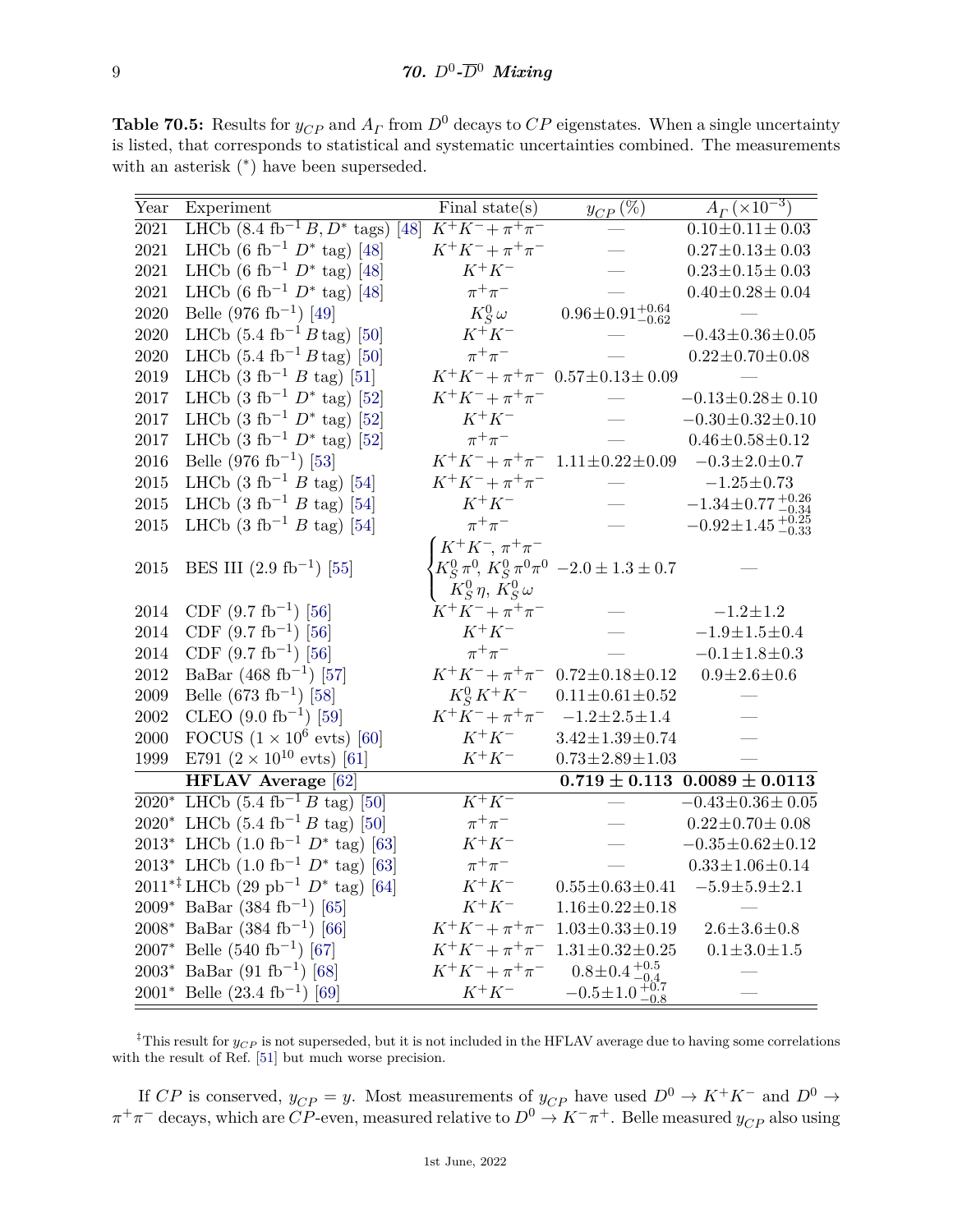$D^0 \to K_S^0 \omega$  decays [\[49\]](#page-15-8), which are *CP*-odd, and  $D^0 \to K_S^0 K^+ K^-$  decays [\[58\]](#page-15-17), which are dominated by the *CP*-odd final state  $K_S^0 \phi$ . Table 70.5 summarizes the current status of measurements.

In addition to  $y_{CP}$ , Belle [\[53\]](#page-15-12), BaBar [\[57\]](#page-15-16), CDF [\[56\]](#page-15-15), and LHCb [\[48,](#page-15-7)[64\]](#page-15-23) have reported measurements of the decay-rate asymmetry for *CP*-even final states:

$$
A_{\Gamma} \equiv \frac{\Gamma_{+} - \overline{\Gamma}_{+}}{\Gamma_{+} + \overline{\Gamma}_{+}} = \frac{(1/\tau_{+}) - (1/\overline{\tau}_{+})}{(1/\tau_{+}) + (1/\overline{\tau}_{+})} = \frac{\overline{\tau}_{+} - \tau_{+}}{\overline{\tau}_{+} + \tau_{+}}
$$
(70.39)

$$
\approx \frac{1}{2} \left( \left| \frac{q}{p} \right| - \left| \frac{p}{q} \right| \right) y \cos \phi - \frac{1}{2} \left( \left| \frac{q}{p} \right| + \left| \frac{p}{q} \right| \right) x \sin \phi \tag{70.40}
$$

$$
\approx A_M y \cos \phi - x \sin \phi. \tag{70.41}
$$

If *CP* is conserved,  $A_\Gamma = 0$ .

There is a contribution to Eq. (70.41) from direct *CP* violation, i.e.,  $|\overline{A}_f/A_f| \neq 1$  [\[70,](#page-15-29) [71\]](#page-15-30). For  $f = K^+K^-$  and  $\pi^+\pi^-$ , this contribution can be estimated from measurements of  $A_{CP}(K^+K^-)$  and  $A_{CP}(\pi^+\pi^-)$  (see below) and is much smaller than the current uncertainty on  $A_M$ ; thus we neglect it here. We note that, when averaging  $A_\Gamma$  measurements over  $K^+K^-$  and  $\pi^+\pi^-$  final states, the contribution from direct *CP* violation cancels, as it has the same magnitude but opposite signs for  $K^+K^-$  and  $\pi^+\pi^-$  due to *U*-spin symmetry [\[71\]](#page-15-30).

The asymmetry  $A_{\Gamma}$  is an asymmetry in the full decay widths. An asymmetry in partial widths is referred to as  $A_{CP}$  and is final-state dependent:

$$
A_{CP} \equiv \frac{\Gamma(D^0 \to f) - \Gamma(\overline{D}^0 \to \overline{f})}{\Gamma(D^0 \to f) + \Gamma(\overline{D}^0 \to \overline{f})}.
$$
\n(70.42)

Unlike  $A<sub>\Gamma</sub>$ , which is measured by fitting decay time distributions,  $A<sub>CP</sub>$  is measured by fitting for signal yields and (aside from acceptance effects) does not require measuring decay times. For neutral *D* decays,  $A_{CP}$  receives contributions from both direct (in the decay amplitudes) and indirect (due to mixing) processes:  $A_{CP}(D^0 \to f) = A_{CP}^f + A_{CP}^{\text{indirect}}$ . The latter indirect contribution depends on the mixing parameters *x* and *y*:

$$
A_{CP}^{\text{indirect}} = \frac{1}{2} \left( \left| \frac{q}{p} \right| + \left| \frac{p}{q} \right| \right) x \sin \phi - \frac{1}{2} \left( \left| \frac{q}{p} \right| - \left| \frac{p}{q} \right| \right) y \cos \phi = -A_{\Gamma}. \tag{70.43}
$$

Numerous measurements of  $A_{CP}$  for decays to  $CP$  eigenstates are listed in this *Review* [\[72\]](#page-15-31). Table 70.6 summarizes the current status of measurements of the *difference* in  $A_{CP}$  for  $D^0 \to K^+K^$ and  $D^0 \to \pi^+\pi^-$  decays:  $\Delta A_{CP} \equiv A_{CP}(K^+K^-) - A_{CP}(\pi^+\pi^-)$ . Within the Standard Model,  $A_{CP}^{KK} \approx -A_{CP}^{\pi\pi}$  [\[73\]](#page-15-32), and  $\Delta A_{CP}$  essentially doubles any direct *CP* violation present. The difference is also advantageous experimentally, as several systematic uncertainties cancel. As  $A_{CP}^{\text{indirect}}$  is independent of final state, it subtracts out of  $\Delta A_{CP}$ . However, at hadron experiments such as LHCb, there are differences in efficiencies between  $K^+K^-$  and  $\pi^+\pi^-$  such that  $\langle t \rangle_{KK} \neq \langle t \rangle_{\pi\pi}$ , i.e., the mean decay times slightly differ. This difference retains a small contribution to *∆ACP* from  $A_{CP}^{\text{indirect}}$  [\[70\]](#page-15-29). The most recent  $\Delta A_{CP}$  result from LHCb [\[74\]](#page-15-33), based on 8.9 fb<sup>-1</sup> of data, differs from zero with a statistical significance of  $5.3\sigma$ . Thus, this measurement constitutes the first observation of *CP* violation in charm decays. These *CP* asymmetries are included in HFLAV's global fit for charm mixing parameters discussed below; the fit shows that the *CP* violation observed is due to the direct contributions  $A_{CP}^{KK}$  and  $A_{CP}^{\pi\pi}$ .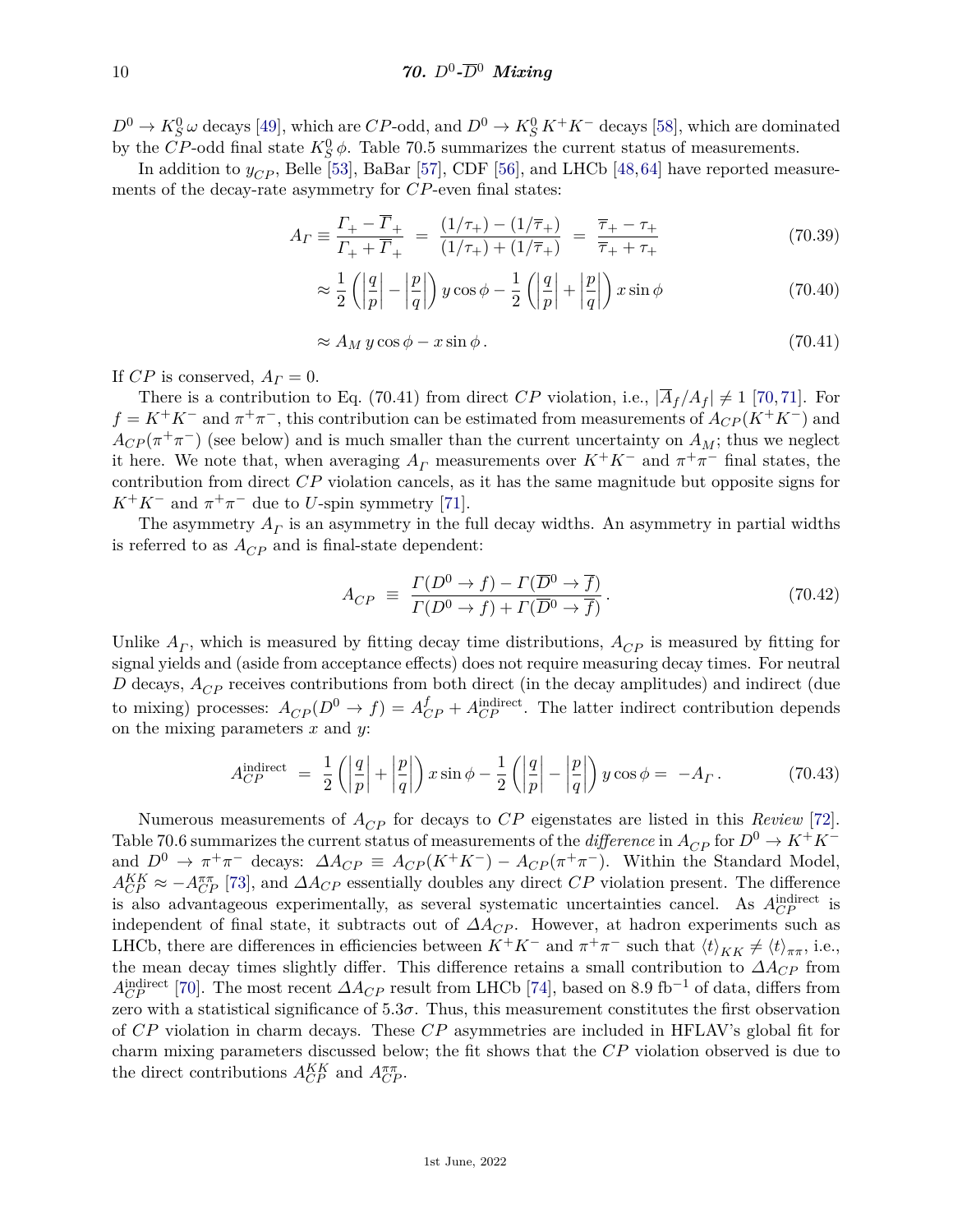**Table 70.6:** Results for the difference in time-integrated *CP* asymmetries  $\Delta A_{CP}$  between  $D^0 \rightarrow$  $K^+K^-$  and  $D^0 \to \pi^+\pi^-$  decays. When a single uncertainty is listed, that corresponds to statistical and systematic uncertainties combined. The measurements with an asterisk (<sup>∗</sup> ) have been either superseded or combined with subsequent results and thus are not included in the HFLAV global fit.

| Year              | Experiment                                            | $\Delta A_{CP}$ (×10 <sup>-3</sup> ) |
|-------------------|-------------------------------------------------------|--------------------------------------|
| 2019              | LHCb $(8.9 \text{ fb}^{-1} B, D^* \text{ tags})$ [74] | $-1.54 \pm 0.29$                     |
| 2013              | CDF $(9.7 \text{ fb}^{-1} D^* \text{tag})$ [75]       | $-6.2 \pm 2.1 \pm 1.0$               |
| 2008              | BaBar (386 fb <sup>-1</sup> ) [76]                    | $2.4 \pm 6.2 \pm 2.6$                |
| 2008              | Belle $(540 \text{ fb}^{-1})$ [77]                    | $-8.6 \pm 6.0 \pm 0.7$               |
| $2016*$           | LHCb $(3.0 \text{ fb}^{-1} D^* \text{tag})$ [78]      | $-1.0 \pm 0.8 \pm 0.3$               |
| $2014*$           | LHCb $(3.0 \text{ fb}^{-1} B \text{ tag})$ [79]       | $1.4 \pm 1.6 \pm 0.8$                |
| $2013*$           | LHCb $(1.0 \text{ fb}^{-1} B \text{ tag})$ [80]       | $4.9 \pm 3.0 \pm 1.4$                |
| $2012*$           | LHCb $(0.62 \text{ fb}^{-1} D^* \text{tag})$ [81]     | $-8.2 \pm 2.1 \pm 1.1$               |
| $2012^{\ddagger}$ | Belle (976 fb <sup>-1</sup> ) [82]                    | $-8.7 \pm 4.1 \pm 0.6$               |

‡This preliminary result was not published and thus is not included in the HFLAV global fit.

## **70.5 Quantum-correlated**  $D^0\overline{D}^0$  **Analyses**

Measurements of  $R_D$ ,  $\cos \delta_{K\pi}$ ,  $\sin \delta_{K\pi}$ , x, and y can be obtained from a combined fit to timeintegrated yields of single-tagged (ST) and double-tagged (DT)  $D^0\overline{D}^0$  events produced at the  $\psi(3770)$  resonance [\[83,](#page-16-4) [84\]](#page-16-5). Single-tagged events are those in which either the *D*<sup>0</sup> or  $\overline{D}^0$  decay is reconstructed (identified), and the other neutral *D* decays generically. Double-tagged events are those in which both the  $D^0$  and  $\overline{D}^0$  decay are identified. Due to quantum correlations, the decay of a  $D^0$ ,  $\overline{D}^0$ ,  $D_+$ , or  $D_-$  projects the other neutral *D* into a state  $\overline{D}^0$ ,  $D^0$ ,  $D_-$ , and  $D_+$ , respectively. The *CP*-specific  $D_$  and  $D_+$  decays (or, neglecting *CP* violation,  $D_1$  and  $D_2$  decays) include interference between  $D^0$  and  $\overline{D}^0$  amplitudes, and this provides sensitivity to  $R_D$  and cos  $\delta_{K\pi}$ . The flavor-specific  $D^0$  and  $\overline{D}^0$  decays include interference between  $D_1$  and  $D_2$  amplitudes, and this provides sensitivity to *x* and *y*. For details of this method, see Refs. [\[1](#page-13-0)[–5\]](#page-13-1).

BESIII has reported results using 2.92 fb<sup>-1</sup> of  $e^+e^- \rightarrow \psi(3770)$  data, where the quantumcorrelated  $D^0\overline{D}^0$  pairs are produced in a *C* = −1 state. They measure  $y_{CP}$  = (−2*.*0±1*.*3±0*.*7)% [\[55\]](#page-15-14) from DT yields using a *CP*-eigenstate tag for one *D* and a semileptonic tag for the other; and they measure  $A_{K\pi}^{CP} = (12.7 \pm 1.3 \pm 0.7)\%$  [\[28\]](#page-14-22) from DT yields using a *CP* tag for one *D* and a  $K^{\pm}\pi^{\mp}$  tag for the other. For  $y_{CP}$ , the *CP* eigenstates used are  $K^-K^+$  ( $f_+$ ),  $\pi^+\pi^-$  ( $f_+$ ),  $K_S^0 \pi^0 \pi^0$  ( $f_+$ ),  $K_S^0 \pi^0$  $(f_-)$ ,  $K_S^0 \eta$  ( $f_-$ ), and  $K_S^0 \omega$  ( $f_-$ ). For  $A_{K\pi}^{CP}$ , additional *CP* eigenstates included are  $\pi^0 \pi^0$  ( $f_+$ ) and  $\rho^0 \pi^0$  (*f*<sub>+</sub>). Using external inputs for  $R_D$  and *y* from HFLAV [\[85\]](#page-16-6), and *R* from the PDG [\[86\]](#page-16-7), BESIII uses Eq. (70.29) to determine  $\cos \delta_{K\pi} = 1.02 \pm 0.11 \pm 0.06 \pm 0.01$  [\[28\]](#page-14-22), where the third uncertainty is due to the external inputs.

CLEO-c has reported results using  $0.82 \text{ fb}^{-1}$  of  $e^+e^- \rightarrow \psi(3770)$  data [\[87](#page-16-8)[–89\]](#page-16-9). The values for *y*,  $R_M$ ,  $\cos \delta_{K\pi}$ , and  $\sin \delta_{K\pi}$  are obtained from a combined fit to the ST (hadronic only) and DT yields. The DT yields include events in which one *D* is reconstructed in a hadronic mode and the other *D* is partially reconstructed in either  $D \to K^{\mp}e^{\pm}\nu$  or  $D \to K^{\mp}\mu^{\pm}\nu$ . The CLEO-c analysis obtains  $\cos \delta_{K\pi} = 0.81^{+0.22}_{-0.18}_{-0.05}$  and  $\sin \delta_{K\pi} = -0.01 \pm 0.41 \pm 0.04$ . These fits allow  $\cos \delta_{K\pi}$  and  $\sin \delta_{K\pi}$  (and also *x*<sup>2</sup>) to be unphysical. Constraining  $\cos \delta_{K\pi}$  and  $\sin \delta_{K\pi}$  to the physical range  $[-1, +1]$  (i.e., interpreting  $\delta_{K\pi}$  as an angle) and also using external inputs for *x*, *y* and  $y_{CP}$  from HFLAV [\[90\]](#page-16-10), CLEO-c obtains  $\delta_{K\pi} = (18 \frac{+11}{-17})^{\circ}$  [\[89\]](#page-16-9).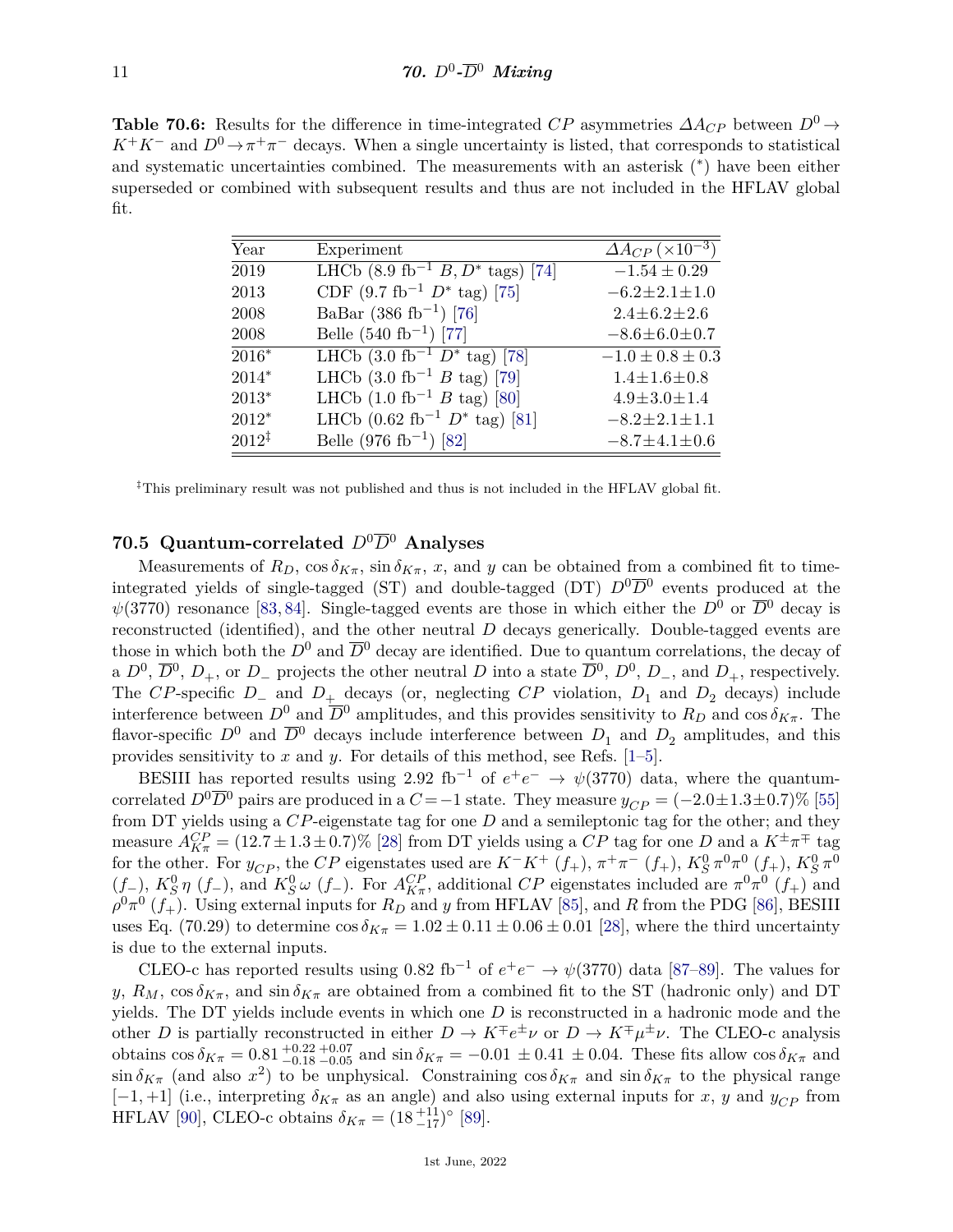#### **70.6 Summary of Experimental Results**

The first evidence for  $D^0$ - $\overline{D}{}^0$  mixing was obtained in 2007 by Belle [\[67\]](#page-15-26) and BaBar [\[20\]](#page-14-14). These results were confirmed by CDF [\[91\]](#page-16-11) and, much later, by LHCb [\[22\]](#page-14-16). There are now numerous measurements of  $D^0$ - $\overline{D}^0$  mixing with various levels of sensitivity. For  $D^0 \to K^+\pi^-$  decays, LHCb [\[21,](#page-14-15)[22\]](#page-14-16), CDF [\[19\]](#page-14-13), and Belle [\[18\]](#page-14-12) each exclude the no-mixing hypothesis by more than five standard deviations. LHCb [\[43\]](#page-15-2) reported the observation of charm mixing in  $D^0 \to K^+\pi^-\pi^+\pi^-$  decays with  $8.2\sigma$  significance. However, the strong phase difference for this decay is not known, and thus the mixing parameters *x* and *y* cannot be extracted. The most precise measurements of *x* and *y* are obtained from a time-dependent Dalitz plot analysis of  $D^0 \to K_S^0 \pi^+ \pi^-$  decays. This method was originally used at CLEO [\[92\]](#page-16-12) and subsequently exploited at Belle [\[38,](#page-14-32)[40\]](#page-14-34) and BaBar [\[39\]](#page-14-33) with much higher statistics. BaBar has applied this method also to  $D^0 \to K_S^0 K^+ K^-$  decays [\[39\]](#page-14-33). It has recently been used by LHCb with very high statistics [\[34\]](#page-14-28) to obtain the most precise values of *x* and *y* to date. This measurement resulted in the first observation ( $> 5\sigma$  significance) of dispersive mixing, i.e.,  $x \neq 0$ .

The experimental data demonstrate that  $D^0$  and  $\overline{D}^0$  mesons mix. This mixing is presumably dominated by long-distance amplitudes, which are difficult to calculate. Under the assumption that the observed mixing is due entirely to non-Standard Model processes, significant constraints on New Physics models can be obtained [\[93\]](#page-16-13). A significant limitation to interpreting charm mixing in terms of New Physics is the theoretical uncertainty on Standard Model predictions [\[94,](#page-16-14) [95\]](#page-16-15). We note that the HFLAV global fit results for *x* and *y* (see below) indicate that charm mixing is at the upper end of the range of Standard Model predictions.

The current situation would benefit from better knowledge of the strong phase difference  $\delta_{K\pi}$ than that currently available from CLEO-c [\[89\]](#page-16-9) and BESIII [\[28\]](#page-14-22). Such knowledge would allow one to extract x and y directly from  $D^0 \to K^+\pi^-$  measurements of  $x'^2$  and y'. Similarly, knowledge of the strong phase difference  $\delta_{K\pi\pi\pi}$  would allow one to extract x and y from measurements of  $x''^2$ and *y*<sup>*''*</sup> obtained using  $D^0 \to K^+\pi^-\pi^+\pi^-$  decays.

With regard to  $CP$  violation, by combining four separate measurements from two data sets totalling 8.9 fb−<sup>1</sup> of data, LHCb observed *CP* violation in *D* decays for the first time [\[74\]](#page-15-33). The amount of *CP* violation measured is small, only ∼ 0*.*15%. A theory calculation indicates that this value is consistent with Standard Model expectations [\[96\]](#page-16-16); however, new physics contributions cannot be excluded.

#### **70.7 HFLAV Global Fit for Charm Mixing Parameters**

The Heavy Flavor Averaging Group (HFLAV) performs a global fit to all relevant mixing measurements to obtain world average values for 10 fitted parameters: *x*, *y*,  $\delta_{K\pi}$ ,  $\delta_{K\pi\pi}$ ,  $R_D(K^+\pi^-)$ ,  $A_D(K^+\pi^-)$ ,  $|q/p|$ ,  $Arg(q/p) \equiv \phi$ , and the direct *CP*-violating asymmetries  $A_{CP}^{KK^*}$  and  $A_{CP}^{\pi\pi}$ . Correlations among observables are taken into account by using the error matrices provided by the experiments. Measurements of  $D^0 \to K^{(*)+} \ell^- \overline{\nu}$ ,  $K^+ K^-$ ,  $\pi^+ \pi^-$ ,  $K^+ \pi^-$ ,  $K^+ \pi^- \pi^0$ ,  $K^+ \pi^- \pi^+ \pi^-$ ,  $K_S^0 \pi^+ \pi^-$ ,  $K_S^0 K^+ K^-$ , and  $\pi^+ \pi^- \pi^0$  decays are used, as well as CLEO-c fitted values of  $R_D$ ,  $x^2$ ,  $y$ ,  $\cos \delta$ , and  $\sin \delta$  obtained from quantum-correlated branching fractions measured in  $e^+e^- \to \psi(3770) \to D^0\overline{D}^0$ reactions. There are three observables input to the fit that are themselves world average values calculated by HFLAV:  $R_M$  from  $D^0 \to K^{(*)+} \ell^- \overline{\nu}$  decays (Table 70.1), and  $y_{CP}$  and  $A_\Gamma$  from  $D^0 \to f_{CP}$  decays (Table 70.5). A measurement by LHCb of  $R_M$  using  $D^0 \to K^+\pi^-\pi^+\pi^-$  decays is input separately. Details of the fitting procedure are given in Ref. [\[6\]](#page-14-0).

The results of the fit as of July, 2021 are listed in Table 70.7. Three separate fits are performed: *(a)* assuming no *CP* violation; *(b)* assuming no *CP* violation in doubly Cabibbo-suppressed decays; and *(c)* allowing for all *CP* violation. The second fit *(b)* corresponds to the theory expectation [\[97,](#page-16-17)[98\]](#page-16-18); in this case four fitted parameters are reduced to three using the relationship tan  $\phi = (x/y)$ ·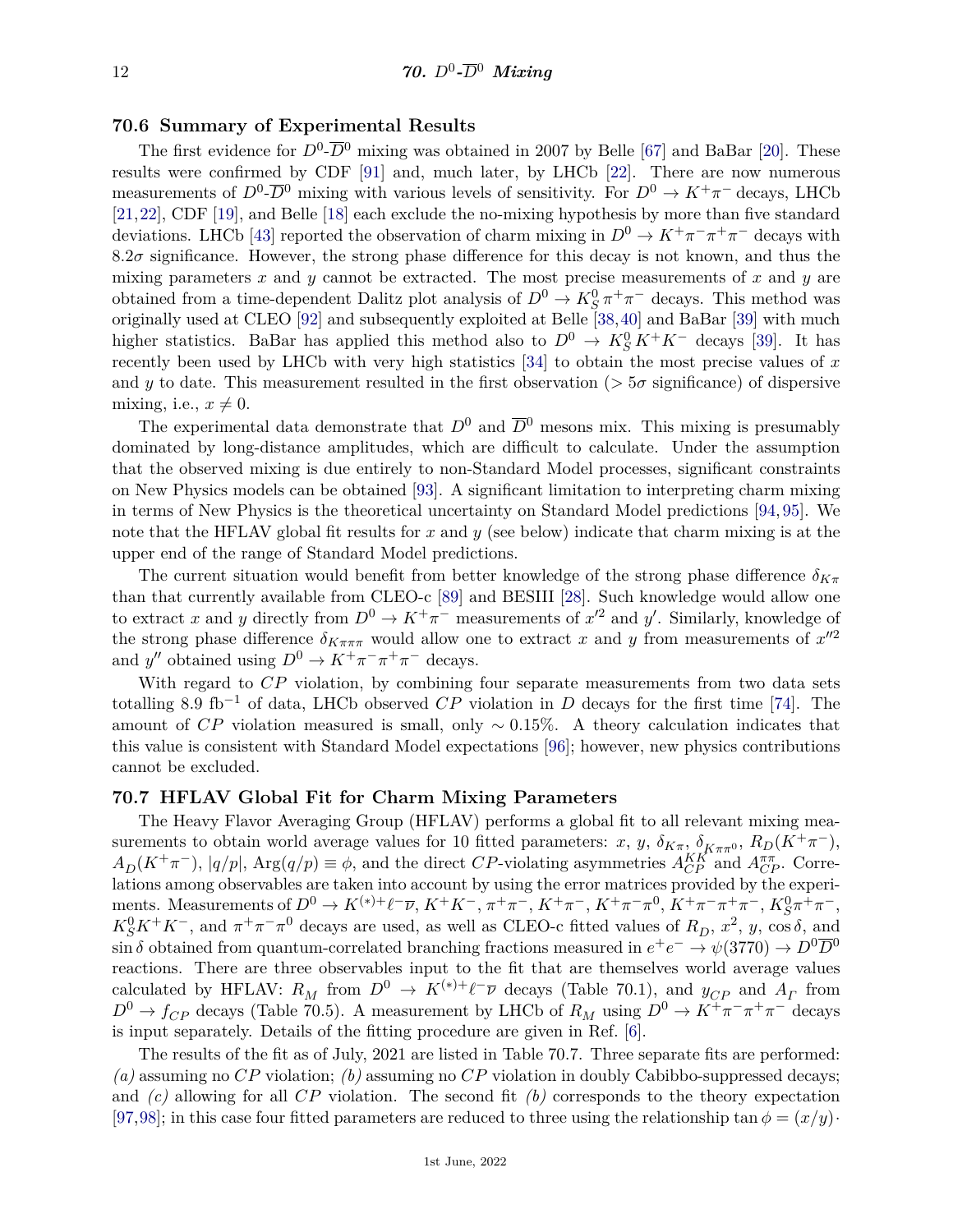$(1-|q/p|^2)/(1+|q/p|^2)$  [\[97–](#page-16-17)[99\]](#page-16-19). Alternatively, one can fit for the three parameters  $x_{12} \equiv 2|M_{12}|/F$ ,  $y_{12} \equiv | \Gamma_{12} | / \Gamma$ , and  $\phi_{12} \equiv \text{Arg}(M_{12}/\Gamma_{12})$ , from which *x*, *y*, |*q*/*p*|, and  $\phi$  can be derived.

| Parameter                  | No CP                      | No CP Violation           | All CP Violation              | $95\%$ C.L. Interval |
|----------------------------|----------------------------|---------------------------|-------------------------------|----------------------|
|                            | Violation                  | in DCS Decays             | Allowed                       | $(CPV$ Allowed)      |
| $x(\%)$                    | $0.44_{\,-0.15}^{\,+0.13}$ | $0.409 \pm 0.048$         | $0.409_{-0.049}^{+0.048}$     | [0.313, 0.503]       |
| $y(\%)$                    | $0.63 \pm 0.07$            | $0.603_{-0.056}^{+0.057}$ | $0.615 \; _{-0.055}^{+0.056}$ | [0.509, 0.725]       |
| $\delta_{K_{\pi}}$ (°)     | $8.9_{-9.8}^{+8.9}$        | $5.5_{-9.9}^{+8.3}$       | $7.2_{-9.2}^{+7.9}$           | $[-12.6, 21.8]$      |
| $R_D$ (%)                  | $0.344 \pm 0.002$          | $0.343 \pm 0.002$         | $0.343 \pm 0.002$             | [0.340, 0.347]       |
| $A_D$ (%)                  |                            |                           | $-0.70 \pm 0.36$              | $[-1.40, 0.00]$      |
| q/p                        |                            | $1.005 \pm 0.007$         | $0.995 \pm 0.016$             | [0.96, 1.03]         |
| $\phi$ (°)                 |                            | $-0.18_{-0.29}^{+0.28}$   | $-2.5 \pm 1.2$                | $[-4.91, -0.19]$     |
| $\delta_{K\pi\pi}$ (°)     | $21.8_{\,-23.9}^{\,+23.5}$ | $22.3_{-23.0}^{+21.9}$    | $23.0_{-22.9}^{+21.8}$        | $[-22.6, 64.9]$      |
| $A_{CP}^{\pi\pi}(\%)$      |                            | $0.027 \pm 0.137$         | $0.045 \pm 0.137$             | $[-0.22, 0.31]$      |
| $A_{CP}^{KK}$ (%)          |                            | $-0.133 \pm 0.136$        | $-0.113 \pm 0.137$            | $[-0.38, 0.15]$      |
| $x_{12}$ (%)               |                            | $0.409 \pm 0.048$         |                               | [0.314, 0.503]       |
| $y_{12}$ (%)               |                            | $0.603_{-0.056}^{+0.057}$ |                               | [0.495, 0.715]       |
| $\phi_{12}$ <sup>(°)</sup> |                            | $0.58_{-0.90}^{+0.91}$    |                               | $[-1.20, 2.42]$      |
| $\chi^2$ /d.o.f.           | $98.68/52 = 1.90$          | $66.27/53 = 1.25$         | $63.64/51 = 1.25$             |                      |

**Table 70.7:** HFLAV global fit results (see text) [\[15\]](#page-14-9).

Confidence contours in the two dimensions  $(x, y)$  and  $(|q/p|, \phi)$  resulting from the fit are plotted in Fig. 70.1. These contours are obtained by allowing, for any point in the two-dimensional plane, all other fitted parameters to take their preferred values. The 1*σ*–5*σ* boundaries drawn are the loci of points in which the  $\chi^2$  has risen above the minimum by 2.30, 6.18, 11.83, 19.33, and 28.67 units. The fit excludes the no-mixing point  $x = y = 0$  at more than 11.5 $\sigma$ . The fit is consistent with *CP* conservation ( $|q/p| = 1, \phi = 0$ ) at the 1*.6σ* level. The  $\chi^2$  of the fit is 63.6 for 61-10 = 51 degrees of freedom, which is satisfactory.

One-dimensional likelihood functions for parameters are obtained by allowing, for any value of the parameter, all other fitted parameters to take their preferred values. The resulting likelihood functions give central values, 68.3% C.L. intervals, and 95% C.L. intervals as listed in Table 70.7. The parameter ranges  $x \leq 0$  and  $y \leq 0$  are excluded at 8.2 $\sigma$  and more than 11.4 $\sigma$  significance, respectively.

From the results of the HFLAV averaging and global fit, we conclude the following: (1) Since *CP* violation is small and  $y_{CP}$  is positive, the *CP*-even state is shorter-lived, as in the  $K^0\overline{K}^0$ system. (2) Since x is positive, the CP-even state is heavier, unlike in the  $K^0\overline{K}0$  system. (3) The strong phase difference  $\delta_{K\pi}$  is consistent with the  $SU(3)$  expectation of zero, and large values are unlikely (the 95% C.L. interval is  $-13° < \delta_{K\pi} < 22°$ ). (4) While direct *CP* violation has been observed in *D* decays, there is no evidence for indirect *CP* violation, i.e.,  $|q/p| \neq 1$  or  $\phi \neq 0$ . Observing such *CP* violation at the current level of sensitivity would indicate new physics.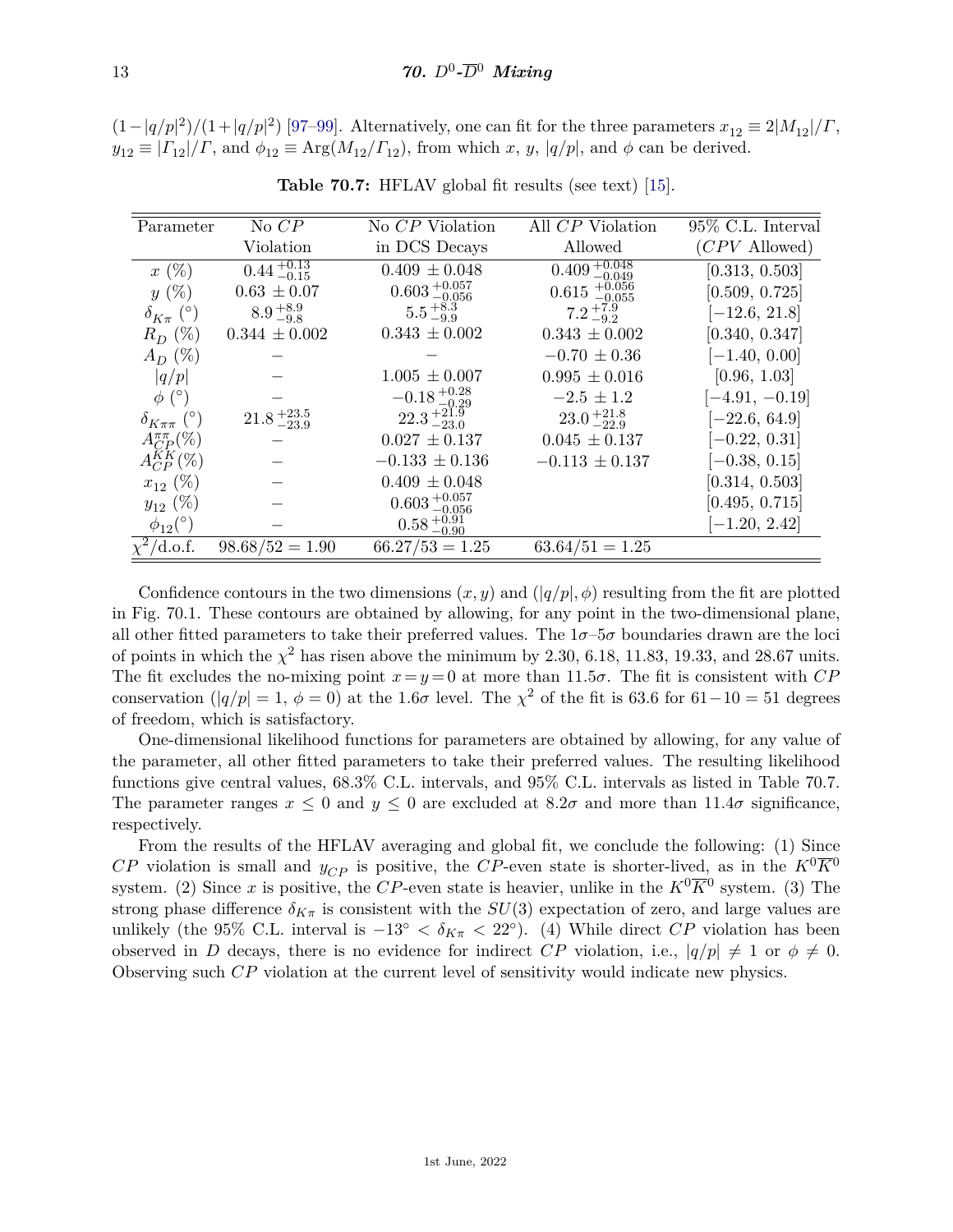

**Figure 70.1:** Two-dimensional  $1\sigma$ -5 $\sigma$  contours for  $(x, y)$  (left) and for  $(|q/p|, Arg(q/p))$  (right) as obtained by HFLAV [\[15\]](#page-14-9), from measurements of  $D^0 \rightarrow K^{(*)+} \ell \nu$ ,  $h^+ h^-$ ,  $K^+ \pi^-$ ,  $K^+ \pi^- \pi^0$ ,  $K^+\pi^-\pi^+\pi^-$ ,  $K_S^0\pi^+\pi^-$ ,  $K_S^0K^+K^-$ , and  $\pi^+\pi^-\pi^0$  decays, and double-tagged branching fractions measured at the  $\psi(3770)$  resonance. In the right plot, the black dot denotes the no-*CPV* point  $(0,0)$ .

#### **70.8 Future Data**

Current results are based primarily upon CLEO-c (0.82 fb<sup>-1</sup> of  $e^+e^- \to \psi(3770)$  data), Belle and BaBar ( $\sim$ 1.4 ab<sup>-1</sup> of  $e^+e^- \rightarrow \gamma$ (4*S*) data), CDF (9.6 fb<sup>-1</sup> of *pp* collision data at  $\sqrt{s}$  = 1.96 TeV),  $\Delta$ **EXECUTE:** And LHCb Runs 1 and 2 (3.0 fb<sup>-1</sup>+ 5.9 fb<sup>-1</sup> of *pp* collision data at  $\sqrt{s}$  = 7, 8, 13 TeV).

BESIII has accumulated 2.9 fb<sup>-1</sup> of  $e^+e^- \rightarrow \psi(3770)$  data and plans to collect up to 20 fb<sup>-1</sup> in the next few years. These data should provide strong phase measurements that enable improved model-independent determinations of mixing parameters from Belle II and LHCb. In 2019, Belle II began accumulating 50 ab<sup>-1</sup> of  $e^+e^- \to \Upsilon(4S)$  data [\[100\]](#page-16-20), which is expected to take approximately ten years to collect. At LHCb, Run 2 was completed in 2018, Run 3 is planned for 2022-24, and Run 4 is planned for 2027-30 [\[101\]](#page-16-21). The goal for Runs  $3+4$  is to accumulate an additional 50 fb<sup>-1</sup> of *pp* data at  $\sqrt{s} \approx 14$  TeV [\[102\]](#page-16-22). The goal for Runs  $3+4$  is to accumulate an additional 50 to of *pp* data at  $\sqrt{s} \approx 14$  TeV [102]. These data, along with the large  $e^+e^-$  dataset from Belle II, should provide more precise measurements of  $D^0$ - $\overline{D}{}^0$  mixing and significantly greater sensitivity to direct and indirect *CP* violation in *D*<sup>0</sup> decays.

#### <span id="page-13-0"></span>*References*

- [1] D. M. Asner and W. M. Sun, [Phys. Rev.](http://doi.org/10.1103/PhysRevD.73.034024) **D73**[, 034024](http://doi.org/10.1103/PhysRevD.73.034024) (2006), [Erratum: Phys. Rev. **D77**, 019901 (2008)], [\[hep-ph/0507238\].](https://arxiv.org/abs/hep-ph/0507238)
- [2] D. Atwood and A. A. Petrov, [Phys. Rev.](http://doi.org/10.1103/PhysRevD.71.054032) **D71**[, 054032](http://doi.org/10.1103/PhysRevD.71.054032) (2005), [\[hep-ph/0207165\].](https://arxiv.org/abs/hep-ph/0207165)
- [3] M. Gronau, Y. Grossman and J. L. Rosner, [Phys. Lett.](http://doi.org/10.1016/S0370-2693(01)00426-9) **[B508](http://doi.org/10.1016/S0370-2693(01)00426-9)**, 37 (2001), [\[hep-ph/0103110\].](https://arxiv.org/abs/hep-ph/0103110)
- [4] Z.-z. Xing, [Phys. Rev.](http://doi.org/10.1103/PhysRevD.55.196) **D55**[, 196](http://doi.org/10.1103/PhysRevD.55.196) (1997), [\[hep-ph/9606422\].](https://arxiv.org/abs/hep-ph/9606422)
- <span id="page-13-1"></span>[5] M. Goldhaber and J. L. Rosner, [Phys. Rev.](http://doi.org/10.1103/PhysRevD.15.1254) **D15**[, 1254](http://doi.org/10.1103/PhysRevD.15.1254) (1977).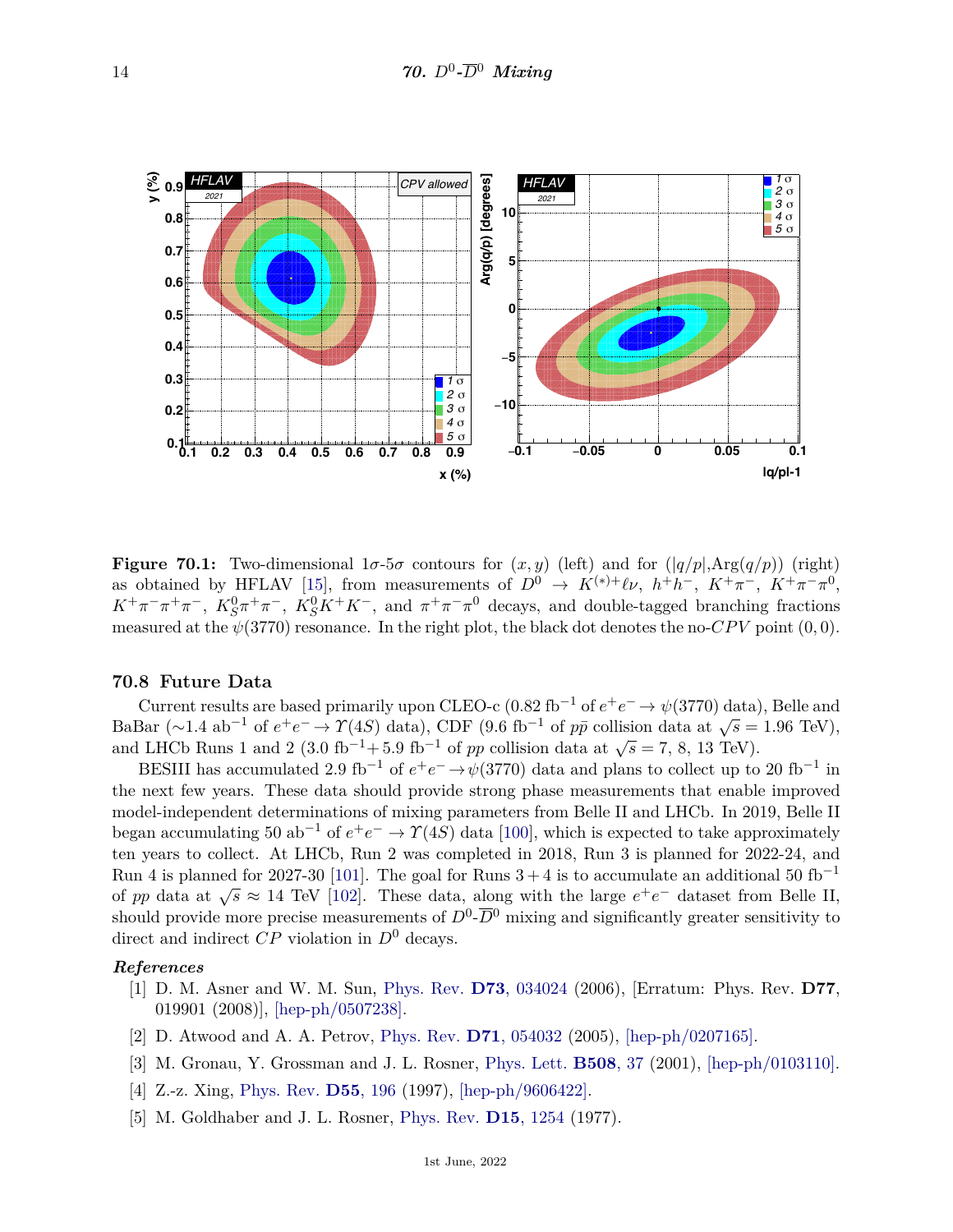- <span id="page-14-0"></span>[6] Y. S. Amhis *et al.* (HFLAV), [Eur. Phys. J. C](http://doi.org/10.1140/epjc/s10052-020-8156-7) **81**[, 3, 226](http://doi.org/10.1140/epjc/s10052-020-8156-7) (2021), [\[arXiv:1909.12524\].](https://arxiv.org/abs/1909.12524)
- <span id="page-14-1"></span>[7] U. Bitenc *et al.* (Belle), [Phys. Rev.](http://doi.org/10.1103/PhysRevD.77.112003) **D77**[, 112003](http://doi.org/10.1103/PhysRevD.77.112003) (2008), [\[arXiv:0802.2952\].](https://arxiv.org/abs/0802.2952)
- <span id="page-14-2"></span>[8] B. Aubert *et al.* (BaBar), [Phys. Rev.](http://doi.org/10.1103/PhysRevD.76.014018) **D76**[, 014018](http://doi.org/10.1103/PhysRevD.76.014018) (2007), [\[arXiv:0705.0704\].](https://arxiv.org/abs/0705.0704)
- <span id="page-14-3"></span>[9] C. Cawlfield *et al.* (CLEO), [Phys. Rev.](http://doi.org/10.1103/PhysRevD.71.077101) **D71**[, 077101](http://doi.org/10.1103/PhysRevD.71.077101) (2005), [\[hep-ex/0502012\].](https://arxiv.org/abs/hep-ex/0502012)
- <span id="page-14-4"></span>[10] E. M. Aitala *et al.* (E791), [Phys. Rev. Lett.](http://doi.org/10.1103/PhysRevLett.77.2384) **77**[, 2384](http://doi.org/10.1103/PhysRevLett.77.2384) (1996), [\[hep-ex/9606016\].](https://arxiv.org/abs/hep-ex/9606016)
- <span id="page-14-5"></span>[11] U. Bitenc *et al.* (Belle), [Phys. Rev.](http://doi.org/10.1103/PhysRevD.72.071101) **D72**[, 071101](http://doi.org/10.1103/PhysRevD.72.071101) (2005), [\[hep-ex/0507020\].](https://arxiv.org/abs/hep-ex/0507020)
- <span id="page-14-6"></span>[12] B. Aubert *et al.* (BaBar), [Phys. Rev.](http://doi.org/10.1103/PhysRevD.70.091102) **D70**[, 091102](http://doi.org/10.1103/PhysRevD.70.091102) (2004), [\[hep-ex/0408066\].](https://arxiv.org/abs/hep-ex/0408066)
- <span id="page-14-7"></span>[13] Y. Nir, Lectures given at 27th SLAC Summer Institute on Particle Physics: "*CP* Violation in and Beyond the Standard Model (SSI 99)," Stanford, California, 7-16 July 1999. Published in Trieste 1999, *Particle Physics*, pp. 165-243.
- <span id="page-14-8"></span>[14] S. Bergmann *et al.*, [Phys. Lett.](http://doi.org/10.1016/S0370-2693(00)00772-3) **[B486](http://doi.org/10.1016/S0370-2693(00)00772-3)**, 418 (2000), [\[hep-ph/0005181\].](https://arxiv.org/abs/hep-ph/0005181)
- <span id="page-14-9"></span>[15] Heavy Flavor Averaging Group, [https://hflav-eos.web.cern.ch/hflav-eos/charm/](https://hflav-eos.web.cern.ch/hflav-eos/charm/CHARM21/results_mix_cpv.html) [CHARM21/results\\_mix\\_cpv.html](https://hflav-eos.web.cern.ch/hflav-eos/charm/CHARM21/results_mix_cpv.html).
- <span id="page-14-10"></span>[16] R. Aaij *et al.* (LHCb), [Phys. Rev.](http://doi.org/10.1103/PhysRevD.97.031101) **D97**[, 3, 031101](http://doi.org/10.1103/PhysRevD.97.031101) (2018), [\[arXiv:1712.03220\].](https://arxiv.org/abs/1712.03220)
- <span id="page-14-11"></span>[17] R. Aaij *et al.* (LHCb), [Phys. Rev.](http://doi.org/10.1103/PhysRevD.96.099907) **D95**[, 5, 052004](http://doi.org/10.1103/PhysRevD.96.099907) (2017), [Erratum: Phys. Rev. **D96**, 099907 (2017)], [\[arXiv:1611.06143\].](https://arxiv.org/abs/1611.06143)
- <span id="page-14-12"></span>[18] B. R. Ko *et al.* (Belle), [Phys. Rev. Lett.](http://doi.org/10.1103/PhysRevLett.112.111801) **112**[, 11, 111801](http://doi.org/10.1103/PhysRevLett.112.111801) (2014), [Addendum: Phys. Rev. Lett. **112**, 139903 (2014)], [\[arXiv:1401.3402\].](https://arxiv.org/abs/1401.3402)
- <span id="page-14-13"></span>[19] T. A. Aaltonen *et al.* (CDF), [Phys. Rev. Lett.](http://doi.org/10.1103/PhysRevLett.111.231802) **111**[, 23, 231802](http://doi.org/10.1103/PhysRevLett.111.231802) (2013), [\[arXiv:1309.4078\].](https://arxiv.org/abs/1309.4078)
- <span id="page-14-14"></span>[20] B. Aubert *et al.* (BaBar), [Phys. Rev. Lett.](http://doi.org/10.1103/PhysRevLett.98.211802) **98**[, 211802](http://doi.org/10.1103/PhysRevLett.98.211802) (2007), [\[hep-ex/0703020\].](https://arxiv.org/abs/hep-ex/0703020)
- <span id="page-14-15"></span>[21] R. Aaij *et al.* (LHCb), [Phys. Rev. Lett.](http://doi.org/10.1103/PhysRevLett.111.251801) **111**[, 25, 251801](http://doi.org/10.1103/PhysRevLett.111.251801) (2013), [\[arXiv:1309.6534\].](https://arxiv.org/abs/1309.6534)
- <span id="page-14-16"></span>[22] R. Aaij *et al.* (LHCb), [Phys. Rev. Lett.](http://doi.org/10.1103/PhysRevLett.110.101802) **110**[, 10, 101802](http://doi.org/10.1103/PhysRevLett.110.101802) (2013), [\[arXiv:1211.1230\].](https://arxiv.org/abs/1211.1230)
- <span id="page-14-17"></span>[23] T. Aaltonen *et al.* (CDF), [Phys. Rev. Lett.](http://doi.org/10.1103/PhysRevLett.100.121802) **100**[, 121802](http://doi.org/10.1103/PhysRevLett.100.121802) (2008), [\[arXiv:0712.1567\].](https://arxiv.org/abs/0712.1567)
- <span id="page-14-18"></span>[24] L. M. Zhang *et al.* (Belle), [Phys. Rev. Lett.](http://doi.org/10.1103/PhysRevLett.96.151801) **96**[, 151801](http://doi.org/10.1103/PhysRevLett.96.151801) (2006), [\[hep-ex/0601029\].](https://arxiv.org/abs/hep-ex/0601029)
- <span id="page-14-19"></span>[25] J. M. Link *et al.* (FOCUS), [Phys. Lett.](http://doi.org/10.1016/j.physletb.2005.05.020) **[B618](http://doi.org/10.1016/j.physletb.2005.05.020)**, 23 (2005), [\[hep-ex/0412034\].](https://arxiv.org/abs/hep-ex/0412034)
- <span id="page-14-20"></span>[26] R. Godang *et al.* (CLEO), [Phys. Rev. Lett.](http://doi.org/10.1103/PhysRevLett.84.5038) **84**[, 5038](http://doi.org/10.1103/PhysRevLett.84.5038) (2000), [\[hep-ex/0001060\].](https://arxiv.org/abs/hep-ex/0001060)
- <span id="page-14-21"></span>[27] E. M. Aitala *et al.* (E791), [Phys. Rev.](http://doi.org/10.1103/PhysRevD.57.13) **[D57](http://doi.org/10.1103/PhysRevD.57.13)**, 13 (1998), [\[hep-ex/9608018\].](https://arxiv.org/abs/hep-ex/9608018)
- <span id="page-14-22"></span>[28] M. Ablikim *et al.* (BESIII), [Phys. Lett.](http://doi.org/10.1016/j.physletb.2014.05.071) **[B734](http://doi.org/10.1016/j.physletb.2014.05.071)**, 227 (2014), [\[arXiv:1404.4691\].](https://arxiv.org/abs/1404.4691)
- <span id="page-14-23"></span>[29] See "Review of Multibody Charm Analyses" in this *Review*.
- <span id="page-14-24"></span>[30] B. Aubert *et al.* (BaBar), [Phys. Rev. Lett.](http://doi.org/10.1103/PhysRevLett.97.221803) **97**[, 221803](http://doi.org/10.1103/PhysRevLett.97.221803) (2006), [\[hep-ex/0608006\].](https://arxiv.org/abs/hep-ex/0608006)
- <span id="page-14-25"></span>[31] B. Aubert *et al.* (BaBar), [Phys. Rev. Lett.](http://doi.org/10.1103/PhysRevLett.103.211801) **103**[, 211801](http://doi.org/10.1103/PhysRevLett.103.211801) (2009), [\[arXiv:0807.4544\].](https://arxiv.org/abs/0807.4544)
- <span id="page-14-26"></span>[32] J. Libby *et al.* (CLEO), [Phys. Rev.](http://doi.org/10.1103/PhysRevD.82.112006) **D82**[, 112006](http://doi.org/10.1103/PhysRevD.82.112006) (2010), [\[arXiv:1010.2817\].](https://arxiv.org/abs/1010.2817)
- <span id="page-14-27"></span>[33] A. Di Canto *et al.*, [Phys. Rev.](http://doi.org/10.1103/PhysRevD.99.012007) **D99**[, 1, 012007](http://doi.org/10.1103/PhysRevD.99.012007) (2019), [\[arXiv:1811.01032\].](https://arxiv.org/abs/1811.01032)
- <span id="page-14-28"></span>[34] R. Aaij *et al.* (LHCb), [Phys. Rev. Lett.](http://doi.org/10.1103/PhysRevLett.127.111801) **127**[, 11, 111801](http://doi.org/10.1103/PhysRevLett.127.111801) (2021), [\[arXiv:2106.03744\].](https://arxiv.org/abs/2106.03744)
- <span id="page-14-29"></span>[35] R. Aaij *et al.* (LHCb), [Phys. Rev. Lett.](http://doi.org/10.1103/PhysRevLett.122.231802) **122**[, 23, 231802](http://doi.org/10.1103/PhysRevLett.122.231802) (2019), [\[arXiv:1903.03074\].](https://arxiv.org/abs/1903.03074)
- <span id="page-14-30"></span>[36] R. Aaij *et al.* (LHCb), [JHEP](http://doi.org/10.1007/JHEP04(2016)033) **04**[, 033](http://doi.org/10.1007/JHEP04(2016)033) (2016), [\[arXiv:1510.01664\].](https://arxiv.org/abs/1510.01664)
- <span id="page-14-31"></span>[37] J. P. Lees *et al.* (BaBar), [Phys. Rev.](http://doi.org/10.1103/PhysRevD.93.112014) **D93**[, 11, 112014](http://doi.org/10.1103/PhysRevD.93.112014) (2016), [\[arXiv:1604.00857\].](https://arxiv.org/abs/1604.00857)
- <span id="page-14-32"></span>[38] T. Peng *et al.* (Belle), [Phys. Rev.](http://doi.org/10.1103/PhysRevD.89.091103) **D89**[, 9, 091103](http://doi.org/10.1103/PhysRevD.89.091103) (2014), [\[arXiv:1404.2412\].](https://arxiv.org/abs/1404.2412)
- <span id="page-14-33"></span>[39] P. del Amo Sanchez *et al.* (BaBar), [Phys. Rev. Lett.](http://doi.org/10.1103/PhysRevLett.105.081803) **105**[, 081803](http://doi.org/10.1103/PhysRevLett.105.081803) (2010), [\[arXiv:1004.5053\].](https://arxiv.org/abs/1004.5053)
- <span id="page-14-34"></span>[40] K. Abe *et al.* (Belle), [Phys. Rev. Lett.](http://doi.org/10.1103/PhysRevLett.99.131803) **99**[, 131803](http://doi.org/10.1103/PhysRevLett.99.131803) (2007), [\[arXiv:0704.1000\].](https://arxiv.org/abs/0704.1000)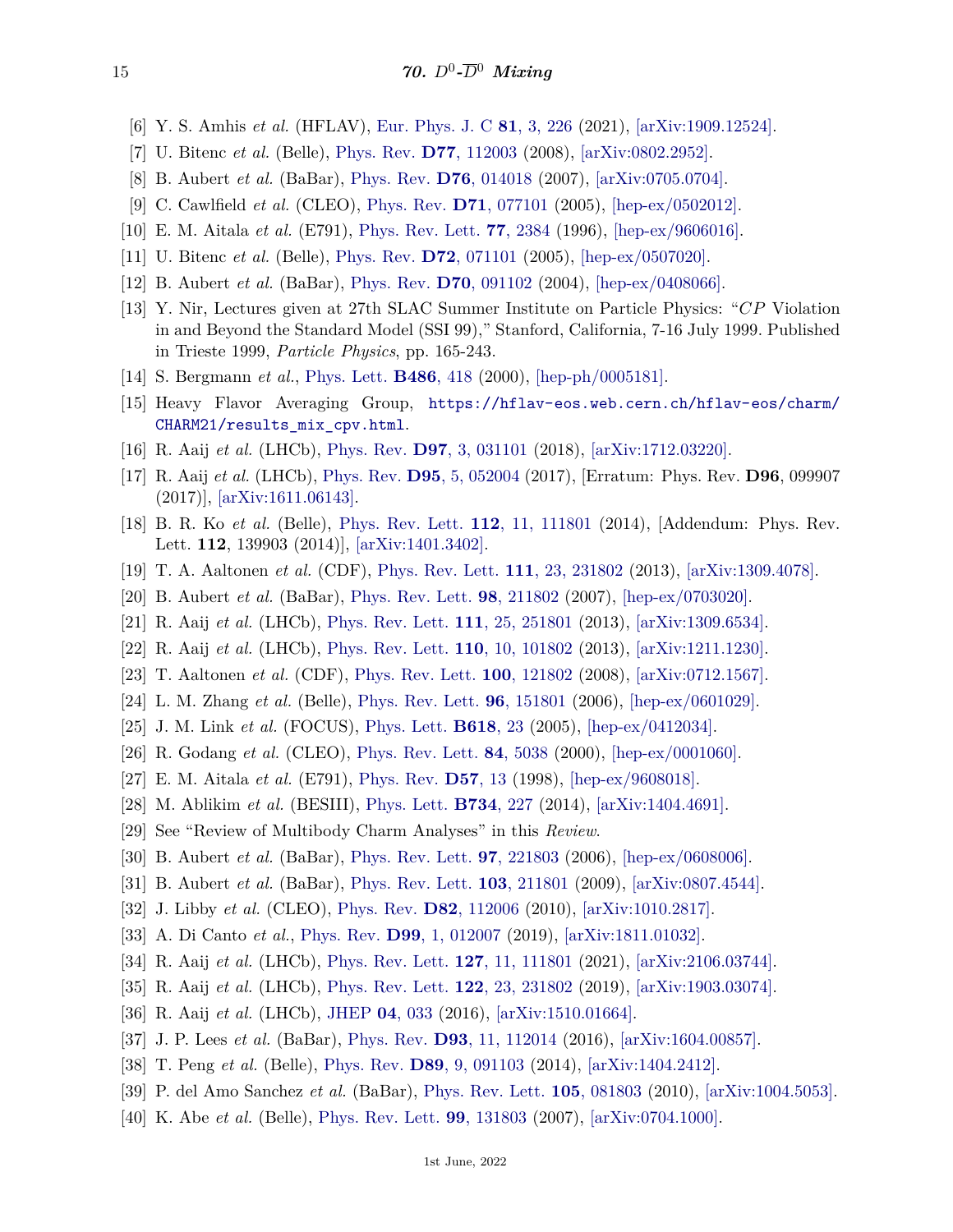- <span id="page-15-0"></span>[41] D. M. Asner *et al.* (CLEO), [Phys. Rev.](http://doi.org/10.1103/PhysRevD.72.012001) **D72**[, 012001](http://doi.org/10.1103/PhysRevD.72.012001) (2005), [\[hep-ex/0503045\].](https://arxiv.org/abs/hep-ex/0503045)
- <span id="page-15-1"></span>[42] E. White *et al.* (Belle), [Phys. Rev.](http://doi.org/10.1103/PhysRevD.88.051101) **D88**[, 5, 051101](http://doi.org/10.1103/PhysRevD.88.051101) (2013), [\[arXiv:1307.5935\].](https://arxiv.org/abs/1307.5935)
- <span id="page-15-2"></span>[43] R. Aaij *et al.* (LHCb), [Phys. Rev. Lett.](http://doi.org/10.1103/PhysRevLett.116.241801) **116**[, 24, 241801](http://doi.org/10.1103/PhysRevLett.116.241801) (2016), [\[arXiv:1602.07224\].](https://arxiv.org/abs/1602.07224)
- <span id="page-15-3"></span>[44] H. Muramatsu *et al.* (CLEO), [Phys. Rev. Lett.](http://doi.org/10.1103/PhysRevLett.90.059901) **89**[, 251802](http://doi.org/10.1103/PhysRevLett.90.059901) (2002), [Erratum: Phys. Rev. Lett. **90**, 059901 (2003)], [\[hep-ex/0207067\].](https://arxiv.org/abs/hep-ex/0207067)
- <span id="page-15-4"></span>[45] M. Ablikim *et al.* (BESIII), [Phys. Rev. D](http://doi.org/10.1103/PhysRevD.101.112002) **101**[, 11, 112002](http://doi.org/10.1103/PhysRevD.101.112002) (2020), [\[arXiv:2003.00091\].](https://arxiv.org/abs/2003.00091)
- <span id="page-15-5"></span>[46] B. Aubert *et al.* (BaBar), [Phys. Rev. Lett.](http://doi.org/10.1103/PhysRevLett.95.121802) **95**[, 121802](http://doi.org/10.1103/PhysRevLett.95.121802) (2005), [\[hep-ex/0504039\].](https://arxiv.org/abs/hep-ex/0504039)
- <span id="page-15-6"></span>[47] B. Aubert *et al.* (BaBar), [Phys. Rev.](http://doi.org/10.1103/PhysRevD.78.034023) **D78**[, 034023](http://doi.org/10.1103/PhysRevD.78.034023) (2008), [\[arXiv:0804.2089\].](https://arxiv.org/abs/0804.2089)
- <span id="page-15-7"></span>[48] R. Aaij *et al.* (LHCb) (2021), [\[arXiv:2105.09889\].](https://arxiv.org/abs/2105.09889)
- <span id="page-15-8"></span>[49] M. Nayak *et al.* (Belle), [Phys. Rev. D](http://doi.org/10.1103/PhysRevD.102.071102) **102**[, 7, 071102](http://doi.org/10.1103/PhysRevD.102.071102) (2020), [\[arXiv:1912.10912\].](https://arxiv.org/abs/1912.10912)
- <span id="page-15-9"></span>[50] R. Aaij *et al.* (LHCb), [Phys. Rev.](http://doi.org/10.1103/PhysRevD.101.012005) **D101**[, 1, 012005](http://doi.org/10.1103/PhysRevD.101.012005) (2020), [\[arXiv:1911.01114\].](https://arxiv.org/abs/1911.01114)
- <span id="page-15-10"></span>[51] R. Aaij *et al.* (LHCb), [Phys. Rev. Lett.](http://doi.org/10.1103/PhysRevLett.122.011802) **122**[, 1, 011802](http://doi.org/10.1103/PhysRevLett.122.011802) (2019), [\[arXiv:1810.06874\].](https://arxiv.org/abs/1810.06874)
- <span id="page-15-11"></span>[52] R. Aaij *et al.* (LHCb), [Phys. Rev. Lett.](http://doi.org/10.1103/PhysRevLett.118.261803) **118**[, 26, 261803](http://doi.org/10.1103/PhysRevLett.118.261803) (2017), [\[arXiv:1702.06490\].](https://arxiv.org/abs/1702.06490)
- <span id="page-15-12"></span>[53] M. Starič *et al.* (Belle), [Phys. Lett.](http://doi.org/10.1016/j.physletb.2015.12.025) **[B753](http://doi.org/10.1016/j.physletb.2015.12.025)**, 412 (2016), [\[arXiv:1509.08266\].](https://arxiv.org/abs/1509.08266)
- <span id="page-15-13"></span>[54] R. Aaij *et al.* (LHCb), [JHEP](http://doi.org/10.1007/JHEP04(2015)043) **04**[, 043](http://doi.org/10.1007/JHEP04(2015)043) (2015), [\[arXiv:1501.06777\].](https://arxiv.org/abs/1501.06777)
- <span id="page-15-14"></span>[55] M. Ablikim *et al.* (BESIII), [Phys. Lett.](http://doi.org/10.1016/j.physletb.2015.04.008) **[B744](http://doi.org/10.1016/j.physletb.2015.04.008)**, 339 (2015), [\[arXiv:1501.01378\].](https://arxiv.org/abs/1501.01378)
- <span id="page-15-15"></span>[56] T. A. Aaltonen *et al.* (CDF), [Phys. Rev.](http://doi.org/10.1103/PhysRevD.90.111103) **D90**[, 11, 111103](http://doi.org/10.1103/PhysRevD.90.111103) (2014), [\[arXiv:1410.5435\].](https://arxiv.org/abs/1410.5435)
- <span id="page-15-16"></span>[57] J. P. Lees *et al.* (BaBar), [Phys. Rev.](http://doi.org/10.1103/PhysRevD.87.012004) **D87**[, 1, 012004](http://doi.org/10.1103/PhysRevD.87.012004) (2013), [\[arXiv:1209.3896\].](https://arxiv.org/abs/1209.3896)
- <span id="page-15-17"></span>[58] A. Zupanc *et al.* (Belle), [Phys. Rev.](http://doi.org/10.1103/PhysRevD.80.052006) **D80**[, 052006](http://doi.org/10.1103/PhysRevD.80.052006) (2009), [\[arXiv:0905.4185\].](https://arxiv.org/abs/0905.4185)
- <span id="page-15-18"></span>[59] S. E. Csorna *et al.* (CLEO), [Phys. Rev.](http://doi.org/10.1103/PhysRevD.65.092001) **D65**[, 092001](http://doi.org/10.1103/PhysRevD.65.092001) (2002), [\[hep-ex/0111024\].](https://arxiv.org/abs/hep-ex/0111024)
- <span id="page-15-19"></span>[60] J. M. Link *et al.* (FOCUS), [Phys. Lett.](http://doi.org/10.1016/S0370-2693(00)00694-8) **[B485](http://doi.org/10.1016/S0370-2693(00)00694-8)**, 62 (2000), [\[hep-ex/0004034\].](https://arxiv.org/abs/hep-ex/0004034)
- <span id="page-15-20"></span>[61] E. M. Aitala *et al.* (E791), [Phys. Rev. Lett.](http://doi.org/10.1103/PhysRevLett.83.32) **83**[, 32](http://doi.org/10.1103/PhysRevLett.83.32) (1999), [\[hep-ex/9903012\].](https://arxiv.org/abs/hep-ex/9903012)
- <span id="page-15-21"></span>[62] Heavy Flavor Averaging Group, [https://hflav-eos.web.cern.ch/hflav-eos/charm/](https://hflav-eos.web.cern.ch/hflav-eos/charm/CHARM21/results_mixing.html) [CHARM21/results\\_mixing.html](https://hflav-eos.web.cern.ch/hflav-eos/charm/CHARM21/results_mixing.html).
- <span id="page-15-22"></span>[63] R. Aaij *et al.* (LHCb), [Phys. Rev. Lett.](http://doi.org/10.1103/PhysRevLett.112.041801) **112**[, 4, 041801](http://doi.org/10.1103/PhysRevLett.112.041801) (2014), [\[arXiv:1310.7201\].](https://arxiv.org/abs/1310.7201)
- <span id="page-15-23"></span>[64] R. Aaij *et al.* (LHCb), [JHEP](http://doi.org/10.1007/JHEP04(2012)129) **04**[, 129](http://doi.org/10.1007/JHEP04(2012)129) (2012), [\[arXiv:1112.4698\].](https://arxiv.org/abs/1112.4698)
- <span id="page-15-24"></span>[65] B. Aubert *et al.* (BaBar), [Phys. Rev.](http://doi.org/10.1103/PhysRevD.80.071103) **D80**[, 071103](http://doi.org/10.1103/PhysRevD.80.071103) (2009), [\[arXiv:0908.0761\].](https://arxiv.org/abs/0908.0761)
- <span id="page-15-25"></span>[66] B. Aubert *et al.* (BaBar), [Phys. Rev.](http://doi.org/10.1103/PhysRevD.78.011105) **D78**[, 011105](http://doi.org/10.1103/PhysRevD.78.011105) (2008), [\[arXiv:0712.2249\].](https://arxiv.org/abs/0712.2249)
- <span id="page-15-26"></span>[67] M. Staric *et al.* (BELLE), [Phys. Rev. Lett.](http://doi.org/10.1103/PhysRevLett.98.211803) **98**[, 211803](http://doi.org/10.1103/PhysRevLett.98.211803) (2007), [,65(2007)], [\[hep-ex/0703036\].](https://arxiv.org/abs/hep-ex/0703036)
- <span id="page-15-27"></span>[68] B. Aubert *et al.* (BaBar), [Phys. Rev. Lett.](http://doi.org/10.1103/PhysRevLett.91.121801) **91**[, 121801](http://doi.org/10.1103/PhysRevLett.91.121801) (2003), [\[hep-ex/0306003\].](https://arxiv.org/abs/hep-ex/0306003)
- <span id="page-15-28"></span>[69] K. Abe *et al.* (Belle), [Phys. Rev. Lett.](http://doi.org/10.1103/PhysRevLett.88.162001) **88**[, 162001](http://doi.org/10.1103/PhysRevLett.88.162001) (2002), [\[hep-ex/0111026\].](https://arxiv.org/abs/hep-ex/0111026)
- <span id="page-15-29"></span>[70] M. Gersabeck *et al.*, [J. Phys. G](http://doi.org/10.1088/0954-3899/39/4/045005) **39**[, 045005](http://doi.org/10.1088/0954-3899/39/4/045005) (2012), [\[arXiv:1111.6515\].](https://arxiv.org/abs/1111.6515)
- <span id="page-15-30"></span>[71] A. L. Kagan and L. Silvestrini, [Phys. Rev. D](http://doi.org/10.1103/PhysRevD.103.053008) **103**[, 5, 053008](http://doi.org/10.1103/PhysRevD.103.053008) (2021), [\[arXiv:2001.07207\].](https://arxiv.org/abs/2001.07207)
- <span id="page-15-31"></span>[72] See the tabulation of  $A_{CP}$  results in the  $D^0$  and  $D^+$  Listings in this *Review*.
- <span id="page-15-32"></span>[73] Y. Grossman, A. L. Kagan and Y. Nir, [Phys. Rev. D](http://doi.org/10.1103/PhysRevD.75.036008) **75**[, 036008](http://doi.org/10.1103/PhysRevD.75.036008) (2007), [\[hep-ph/0609178\].](https://arxiv.org/abs/hep-ph/0609178)
- <span id="page-15-33"></span>[74] R. Aaij *et al.* (LHCb), [Phys. Rev. Lett.](http://doi.org/10.1103/PhysRevLett.122.211803) **122**[, 21, 211803](http://doi.org/10.1103/PhysRevLett.122.211803) (2019), [\[arXiv:1903.08726\].](https://arxiv.org/abs/1903.08726)
- <span id="page-15-34"></span>[75] T. Aaltonen *et al.* (CDF), [Phys. Rev. Lett.](http://doi.org/10.1103/PhysRevLett.109.111801) **109**[, 111801](http://doi.org/10.1103/PhysRevLett.109.111801) (2012), [\[arXiv:1207.2158\].](https://arxiv.org/abs/1207.2158)
- <span id="page-15-35"></span>[76] B. Aubert *et al.* (BaBar), [Phys. Rev. Lett.](http://doi.org/10.1103/PhysRevLett.100.061803) **100**[, 061803](http://doi.org/10.1103/PhysRevLett.100.061803) (2008), [\[arXiv:0709.2715\].](https://arxiv.org/abs/0709.2715)
- <span id="page-15-36"></span>[77] M. Staric *et al.* (Belle), [Phys. Lett.](http://doi.org/10.1016/j.physletb.2008.10.052) **[B670](http://doi.org/10.1016/j.physletb.2008.10.052)**, 190 (2008), [\[arXiv:0807.0148\].](https://arxiv.org/abs/0807.0148)
- <span id="page-15-37"></span>[78] R. Aaij *et al.* (LHCb), [Phys. Rev. Lett.](http://doi.org/10.1103/PhysRevLett.116.191601) **116**[, 19, 191601](http://doi.org/10.1103/PhysRevLett.116.191601) (2016), [\[arXiv:1602.03160\].](https://arxiv.org/abs/1602.03160)